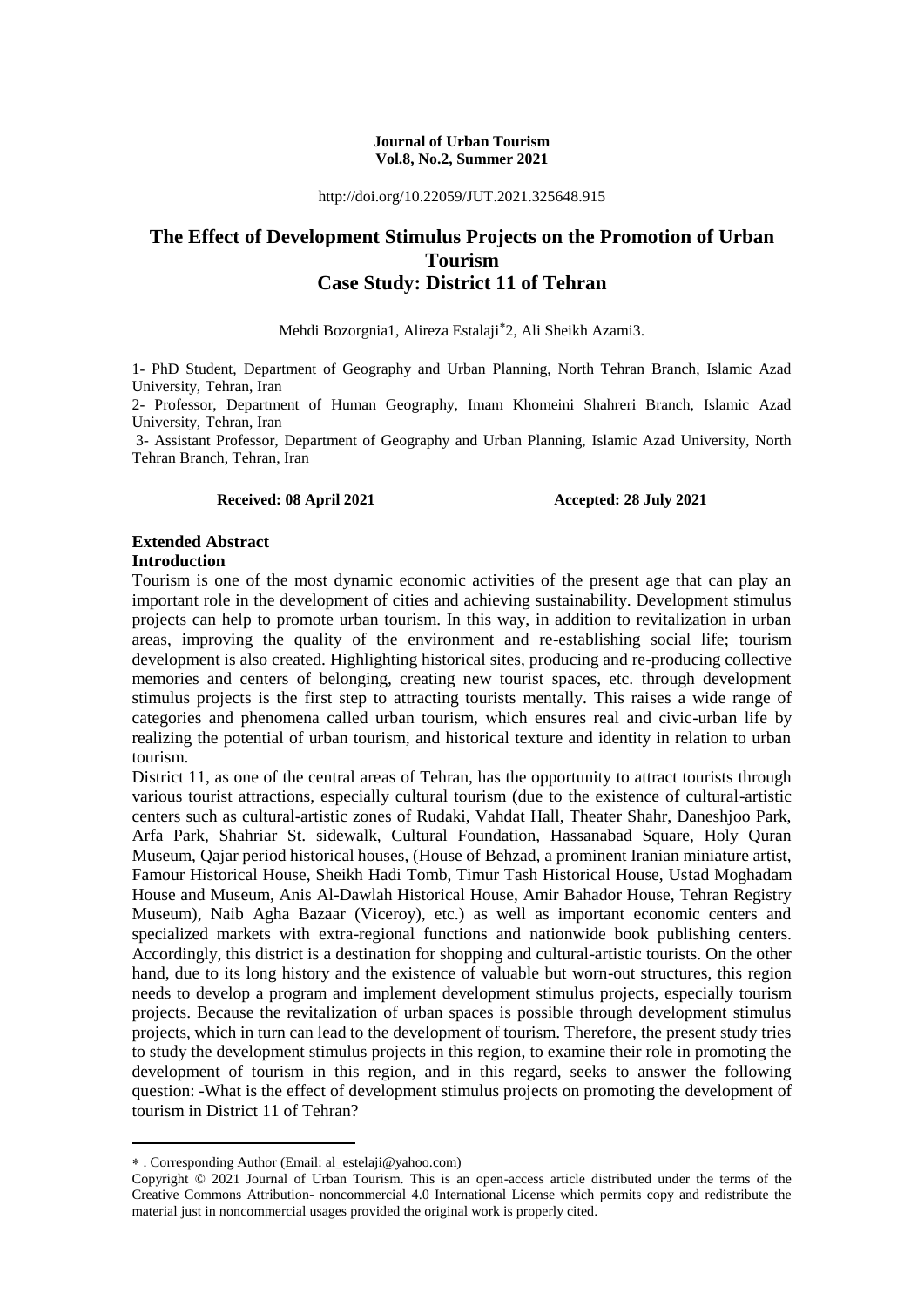#### **Methodology**

The present research is part of applied and descriptive-analytical research in terms of purpose and implementation method, respectively, and based on library and field studies. Thus, in the theoretical foundations section, documentary-library studies and field data and questionnaire tools have been used to access research data and information. Dimensions and indicators are obtained based on available sources and theoretical foundations and research. The statistical population of the experts' research includes geography and urban planning professors and PhD students of Tehran University and Central Tehran Branch of Islamic Azad University. To determine the statistical sample size, Sample Power software was used, which estimated 30 people as the sample size. After these steps, the questionnaire was distributed among the statistical community and by defining the latent and obvious variables in the Amos software environment, the effect of each indicator of the development stimulus project on the promotion of urban tourism was investigated.

#### **Results and discussion**

In this study, the endogenous variable of tourism development and the exogenous variable is development stimulus projects that were obtained with four variables of physical- spatial, social, economic and environmental. In this study, the latent variables are tourism development (economic, social, managerial, ecological), physical-spatial, social, economic, and environmental, which are shown by the obvious variables. The results of the tables show the validity and reliability of the structure. Fortunately, the modified measurement model has both structural reliability and structural validity. In the first stage, the indicators of physical-spatial, social, economic and environmental projects have a significant and positive effect on the variable of development stimulus projects. The path coefficient (beta) of the intensity of the effect and the direction of these examined paths have also been evaluated positively.

## **Conclusion**

Beta value in the path of physical-spatial projects to development stimulus projects with a coefficient of 0.55, social projects on development stimulus projects with a coefficient of 0.43 and economic projects on development stimulus projects with a coefficient of 0.79, environmental projects with a coefficient of 0.34, and finally, the variable of development stimulus projects have an impact on tourism development with a coefficient of 0.63. Based on the findings, it can be said that among the variables affecting development stimulus projects, economic projects and then physical-spatial projects have the most effect on the variable of development stimulus projects. In total, development stimulus projects with an intensity of 0.63 will affect the development of tourism in the 11th district of Tehran. In other words, if the exogenous variable (independent) of the stimulus projects for the development of a unit changes, the development of tourism will change 0.63 units in the same direction (positive). Therefore, it can be said that the research hypothesis, which is the role of development stimulus projects on tourism development, is confirmed. It can be explained that improving the quality of tourism spaces by relying on development stimulus projects according to the needs and requirements of the region and considering the special position of the region on the one hand preserves the social and economic system of the region (according to the existence of the Enghelab and Valiasr market order in this region) and subsequently prevent the destruction of their physical structure. In addition, the cultural and artistic system of this region will be strengthened (due to the existence of Roudaki cultural-artistic zone and Shahriar sidewalk and the two cultural elements of Vahdat Hall and Theater Shahr).

**Keywords:** Development Stimulus Projects, Spatial Quality, Urban Tourism, District 11 of Tehran.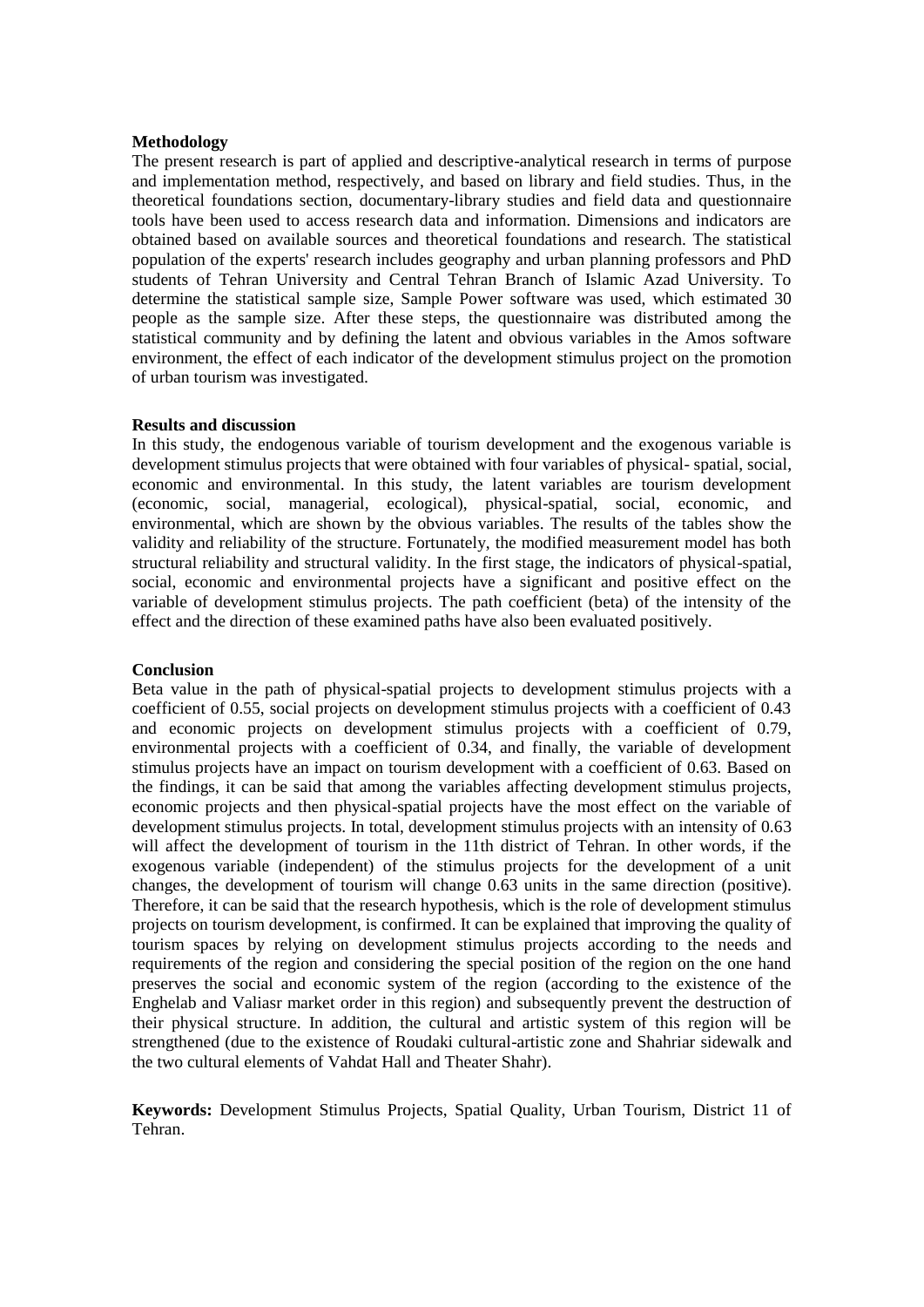# **فصلنامه گردشگری شهری، دورۀ ،8 شماره ،2 تابستان 1400 صص. 127-140**

http://doi.org/10.22059/JUT.2021.325648.915

# **تأثیر پروژههای محرک توسعه بر ارتقاء گردشگری شهری مطالعه موردی: منطقه 11 شهر تهران**

**مهدی بزرگنیا -** دانشجوی دکتری گروه جغرافیا و برنامهریزی شهری، واحد تهران شمال، دانشگاه آزاد اسالمی، تهران، ایران **-** استاد گروه جغرافیا انسانی، واحد یادگار امام خمینی )ره( شهرری، دانشگاه آزاد اسالمی، تهران، ایران <sup>1</sup> **علیرضا استعالجی علی شیخ اعظمی -** استادیار گروه جغرافیا و برنامهریزی شهری، دانشگاه آزاد اسالمی، واحد تهران شمال، تهران، ایران

**تاریخ دریافت: 1400/01/19 تاریخ پذیرش: 1400/05/06**

# **چکیده**

ارتقاه کیفیت فضاهای گردشگری شهری در مناطقی کـه پتانسـیل و ظرفیـت درونـی گردشـگری دارنـد توسـ پروژههای محرك توسعه بهعنوان یکی از رویکردهایی که در مناطقی کـه نشـانههایی از زوال در آنهـا مشـاهده میشود ضروری است. پژوهش حاضر با بررسی شاخصهای پروژههای محرك توسعه با کمک مبانی نظـری، بـه بررسی و تحلیل این شاخصها در راستای توسعه فضاهای گردشگری پرداخته است. ایـن پـژوهش ازنظـر هـدف کاربردی و ازنظر روش اجرا توصیفی- تحلیلی است. جامعه آماری پـژوهش گـروه خبرگـان کـه شـامل اسـاتید و دانشجویان دکتری رشتههای جغرافیا، برنامهریزی شهری و شهرسازی اسـت، میباشـد کـه بـر مبنـای نرمافـزار Power Sample، تعداد 30 نفر که در دسترس بودند بهعنوان نمونه تخمین زده شد. بهمنظور جمعآوری دادههای میدانی از ابزار پرسشنامه استفاده شد، که روایی آن ازنظر محتوایی و ظاهری به تأیید خبرگان رسید و پایایی آن با استفاده از آزمون آلفای کرونباخ مورد تأیید قرار گرفت. در این پژوهش بهمنظور تجزیهوتحلیل دادهها از مدلسازی معادلات ساختاری در محیط نرمافزار ایموس استفاده شد. نتایج حاصل از این پژوهش نشــان داد ابعــاد اقتصــادی، کالبدی- فضایی، اجتماعی و زیستمحیطی بر پروژههای محرك توسعه و در نهایت پروژههای محرك توسـعه بـا ضریب مسیر 0/63 بر توسعه گردشگری تأثیر مثبت و معناداری دارد. بهگونهای که هر تغییری بهصورت مثبت در ابعاد موردنظر باعث ارتقا کیفیت فضای گردشگری شهری خواهد شد و میتوان گفت اجرای پروژههـای محـرک توسعه تأثیر بسزایی بر توسعه گردشگری خواهد داشت.

**واژگان کلیدی:** پروژههای محرك توسعه، کیفیت فضایی، گردشگری شهری، منطقه 11 شهر تهران.

**.** 

<sup>.</sup> این مقاله برگرفته از رساله دکتری آقای مهدی بزرگ نیا در رشته جغرافیا و برنامهریزی شهری به راهنمایی نویسنده دوم و مشاور نویسنده سوم در واحـد تهران شمال، دانشگاه آزاد اسالمی تهران میباشد.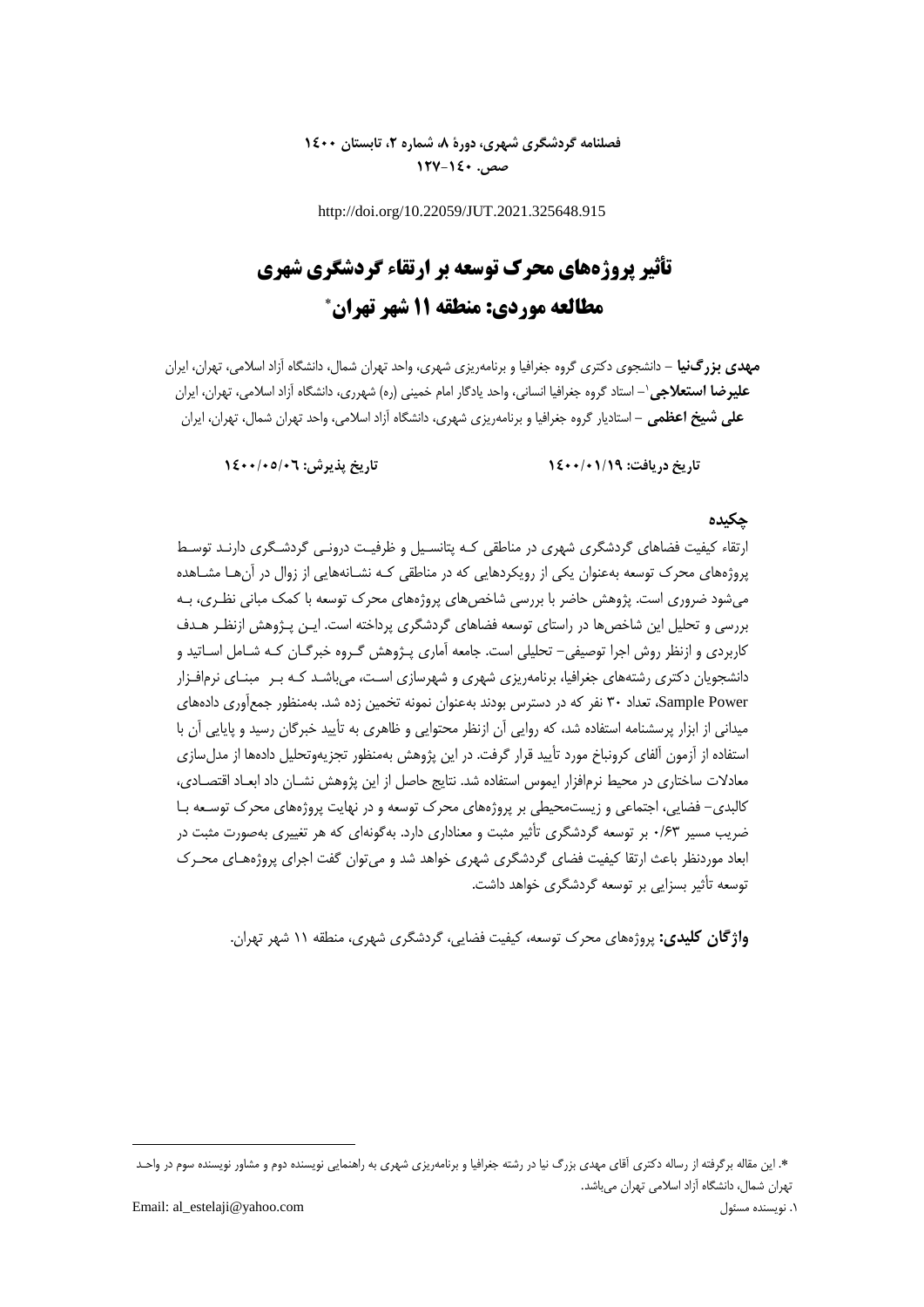#### **مقدمه**

گردشگری، یکی از پویاترین فعالیتهای اقتصادی عصر حاضر است که میتواند نقش مهمی در توسعه شهرها و نیل بـه پایداری ایفا کند (اسدیپیمان و همکاران، ١٣٩٩: ٣۵) بنابراین رشد ابعاد صنعت گردشگری بـهعنوان یکـی از مهمتـرین ارکان بهبود اوضاع شهرها ازنظر ارتقا کیفیت فضاهای شهری در نظـر گرفتـه میشـود. فضـاهای شـهری در شـهرهای مختلف جاذبههای فرهنگی و تاریخی گستردهای دارند که میتوانند تعداد قابلتوجهی از گردشـگران را بـه ایـن شـهرها جذب کنند، اما آنها نیازهای ویژه گردشگران را برآورده نمیکنند و در نتیجه این جاذبهها نمیتوانند نقش اصـلی خـود را در رشد و شکوفایی محیطهای شهری داشته باشند (Memarzadeh,2019:1). چراکه؛ تغییرات به وجـود آمـده در قـرن اخیر، چه در ساختار کالبدی شهر و چه در نحوه زندگی اجتماعی شهروندان، جذابیتهای بافتهای تاریخی و خیابانهـای شهری را برای شهروندان و گردشگران کاهش داده است (حیدریان قراملکی، ۱۳۹۴: ۲). در این راستا یکی از مواردی که به ارتقاه گردشگری شهری کمک میکند توجه به پروژههای محرك توسعه میباشد. تا از این طریـق عـالوه بـر تجدیـد حیات در مناطق شهری بر ارتقای کیفیت محیط و برقراری دوباره زندگی اجتماعی در آن رونق گردشگری ایجاد میشود. برجستهسازی مکانهای تـاریخی، تولیـد و بازتولیـد خـاطرات جمعـی و کانونهـای تعلقخـاطر، ایجـاد فضـاهای جدیـد گردشگری و ... از طریق پروژههای محرك توسعه اولین قدم برای کشش ذهنی گردشگران است. این امر مقولهای وسیع و پدیدهای بهنام گردشگری شهری را مطرح میسازد که از طریق بالفعلسازی پتانسیلهای بـالقوه گردشـگری شـهری، بافت و هویت تاریخی در ارتباط با گردشگری شهری، حیات واقعی و مدنی – شهری را تضمین میکند )افخمـی، :1392 13(. کاتالیزور یا محرك توسعه شهری، راهبرد جدید توسعه است که بهعنوان ابزاری در درون راهبردهای تحول شـهری به کار میرود ),2015:45Francin )و ابزاری است که دستیابی به اهدافی مانند: سرمایهگذاری، طراحی، سیاستگذاری و غیره را تسریع میکند. این کاتالیزور در واقع یک راهبرد جایگزین است که به استفاده کمتـر از سـرمایهگذاری، انـرژی، ساختوساز و فرآیندها کمک میکند. از همکاری حمایتگرایانه و مشارکتی برای دستیابی به اهداف استفاده میکنـد، بـر اسـاس بافـت شـهری (محـیط شـهری) تعریـف میشـود و عوامـل بیرونـی در فرآینـد و نتـایج آن تـأثیر میگذارنـد ),2010:198Kongsombat). پروژههای محرك توسعه شهری به لحاظ فرهنگی، اجتماعی، کالبدی و مکانی بهدرسـتی در مکان خود مینشینند و در آن ریشه میدوانند. شرایط کالبدی بافت شـهری فضـای بلافصـل اطـراف خـود را بهبـود بخشیده و عالوه بر کالبد، بافت اقتصادی و اجتماعی را نیز دچار تغییرات مثبت میکنند. این پروژهها در دامنه خود محدود بوده به همین دلیل به بافت آسیب نمی رسانند؛ بلکه کیفیت موجود و ویژگی یک محیط شـهری را بـا توجـه بـه توسـعه مجدد، تجدید حیات یا بازآفرینی آن بهبود میبخشند )سرور و همکاران، 192:1399(. با توجه به رقم بـاالی گردشـگران تهران (۸۴۴۶۱۷۸۰) در سازمان آمار ایران سال ۱۳۹۵، نسبت به سایر شهرهای ایران، تقویت و رسیدگی بـه ایـن بخـش شهر بهعنوان تاریخ پایتخت ایران میتواند در جذب گردشگر و توسعهاین صنعت نقش بـه سـزایی داشـته باشـد )اسـدی پیمان و همکاران، :1399 37(. بنابراین، با توجه به تعداد بـاالی گردشـگران در شـهر تهـران ضـرورت ارتقـاه فضـاهای گردشگری اجتنابپذیر است. این امر از طریق پروژههای محرك توسعه امکانپذیر است. در این میان منطقه 11 بهعنوان یکی از مناطق مرکزی شهر تهران و دارا بودن فرصت جذب گردشـگر از طریـق جاذبـههای متنـوع گردشـگری بـهویژه گردشگری فرهنگی )بهواسطه وجود مراکز شاخص فرهنگی – هنری از جملـه پهنـه فرهنگـی – هنـری رودکـی، تـاالر وحدت، تئاتر شهر، پارك دانشجو، پارك ارفع، پیاده راه خیابان شهریار، بنیاد فرهنگی، میدان حسنآباد، موزه قـران کـریم، خانههای تاریخی دوره قاجاریه، (خانه استاد بهزاد هنرمند برجسته مینیاتور ایران، خانه تاریخی فامور، مقبره شـیخ هـادی، خانه تاریخی تیمورتاش، خانه و موزه استاد مقدم، خانه تاریخی انیس الدوله، خانه امیـر بهـادر، مـوزه ثبـتاحوال تهـران(، بازارچه نائب آقا (نایبالسلطنه) و …) و همینطور مراکز مهم اقتصادی و بازارهای تخصصی بـا عملکـرد فـرا منطقـهای و ملی، مراکز نشر کتاب سراسری میباشد. بر همـین اسـاس روزانـه مقصـد بسـیاری از گردشـگران فرهنگـی- هنـری و گردشگری خرید است. از طرفی دیگر این منطقه به دلیل قدمت زیاد و وجود بافتهـای ارزشـمند ولـی فرسـوده نیازمنـد تدوین برنامه و اجرای پروژههای محرك توسعه بهویژه پروژههای گردشگری میباشد. چرا که احیاه فضـاهای شـهری از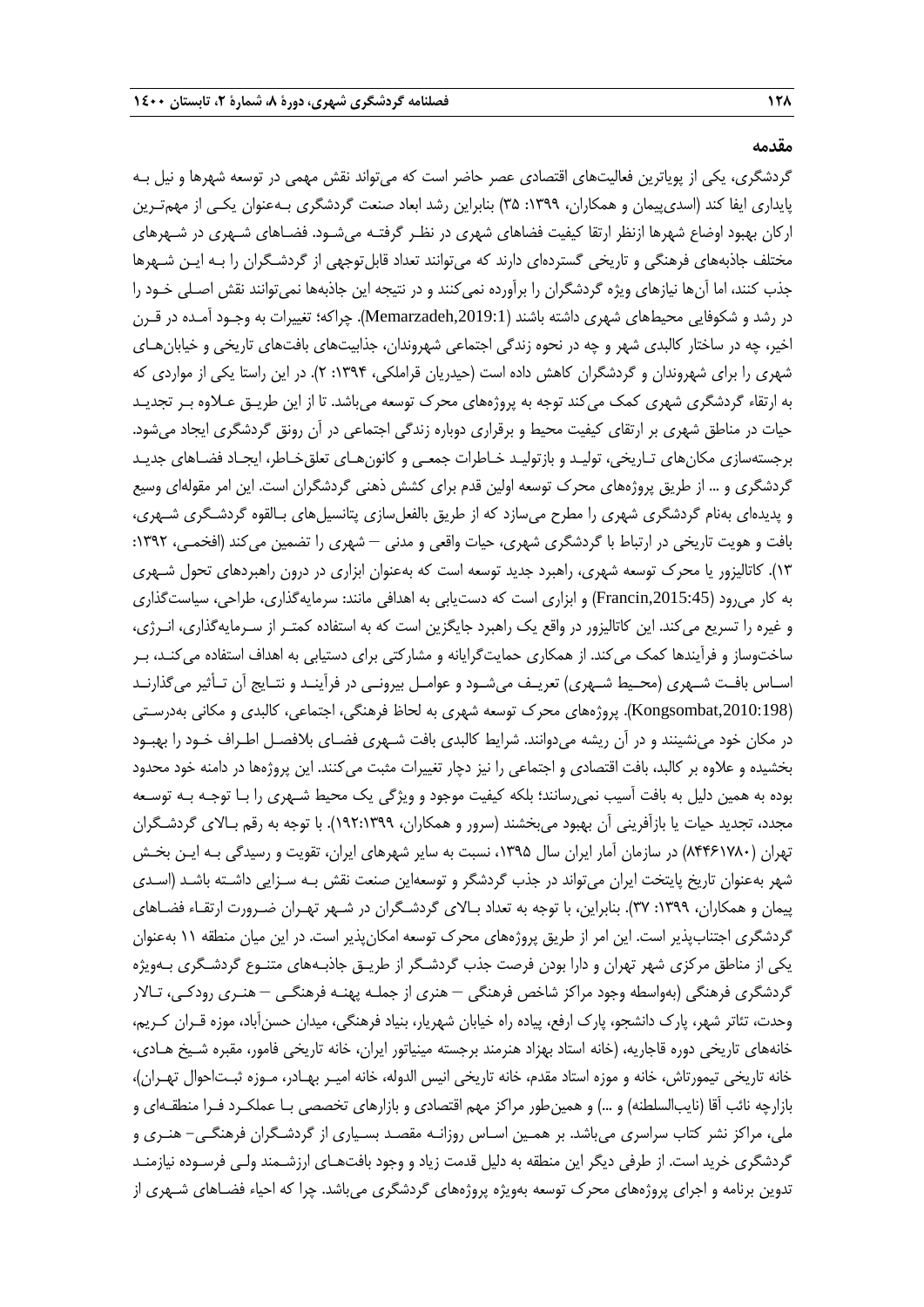طریق پروژههای محرك توسعه امکانپذیر است که بهتبع میتواند توسـعه گردشـگری را در پـی داشـته باشـد. ازایـنرو پژوهش حاضر تالش دارد تا ضمن مطالعه پروژههای محرك توسـعه در ایـن منطقـه، نقـش آنهـا را در ارتقـاه توسـعه گردشگری این منطقه بررسی نماید و در این راستا درصدد است تا به سؤال زیر پاسخ دهد. پروژههای محرك توسـعه بـه چه میزان بر ارتقاه توسعه گردشگری منطقه 11 شهر تهران تأثیرگذار میباشند؟

نیک کار و همکاران )1399( در پژوهشی به تحلیل تأثیر احداث زیرگذر خیابان کریمخـان زنـد شـیراز بـهعنوان محـرك توسعه بر ادراك شهروندان از کیفیتهای محیطی پرداختهانـد. نتـایج نشـان داده اسـت بیشـترین تأثیرگـذاری در مؤلفـه دسترسی با میانگین 1/78 رخداده است و پسازآن مؤلفههای خوانایی و کارایی اقتصادی بـا میـانگین 1/87 قـرار دارنـد. همچنین در این پژوهش راهکارهایی جهت ارتقاه کیفیتهای محیطی فضاهای شهری ارائهشده است کـه بـا پروژههـای محرك توسعه در ارتباط هستند. اسعدی و همکاران )1399( در پژوهشی بـه ارزیـابی محورهـای مطلـوب پیـاده مـداری بهمنظور ارتقای گردشگری شهری مطالعه موردی بافت مرکزی و تاریخی شهر سقز پرداختهاند. نتایج نشان داده است که محور امام در این شهر باالترین امتیاز )2/842( را جهت ایجاد پیاده راه در هسـته مرکـزی شـهر سـقز کسـب کـرد و بـا وضعیت نسبتاً مطلوب میتواند در آینده موردتوجه مدیریت شهری قرار داشته باشد. محورهای جمهوری )2/776(، ساحلی )2/678(، بهشتی )2/591( و ولی خان )2/046( در ردههای بعدی قرار گرفتند. هاشمی و همکـاران )1399( در پژوهشـی به بررسی مکانیابی موقعیت پردازههای محرك توسعه در بافتهای ناکارآمد شهری )مـوردپژوهش: ناحیـه 2 منطقـه 18 شهرداری تهران) پرداختهاند. نتایج تحقیـق نشـان داده اسـت کـه شـاخصهای مختلفـی ماننـد تراکمهـای جمعیتـی و ساختمانی، قدمت و کیفیت ابنیه، سطح فرهنگ و سواد جامعه، اختالط و تنوع کاربریها و فعالیتها و ... جهت مکانیابی پردازههای محرك توسعه با تأکید بر بعد کالبدی وجود دارد که از نظرات اندیشمندان استخراجشـده اسـت. از کـل بافـت مسئلهدار نمونه موردمطالعه، ٣/٩٩ هکتار (١۴/٠۴ درصد) واقع در بخش غربی دارای کمترین قابلیـت و ۹/۶۶ هکتـار (۳۴ درصد) واقع در بخش شرقی دارای بیشترین قابلیت جهت تعریف پردازههای محرک توسعه را دارا است و همچنین عمـده پهنههای مناسب برای جانمایی در بخشهای مرکزی بافت و محالت شهید رجایی و صادقیه واقعشده اسـت. شـماعی و همکاران )1398( در پژوهشی به مطالعه ارزیابی اثربخشی طرحهای توسعه شهری تهران )مطالعه موردی: پارك دانشـجو تهران) پرداختهاند. نتایج گویای آن است که شاخصهای مربوط به ابعاد کالبدی و منظر در ارزیابی صورت گرفته از جانب شهروندان از جایگاه مطلوبی برخوردار است لیکن در ابعاد اجتماعی، فرهنگی و اقتصادی – مدیریتی دیدگاهها در ارتباط با پارك بهمراتب بدتر جلوه میکند. ازآنجاییکه در ارزیابی بهعملآمده از نظرات بخشهای ششگانه پارك بهره گرفتهشده است. لذا نظرات هریک تفاوت قابلمالحظهای را نشان میدهد همچنین الگوی مصرف و تعامل اجتماعی در فضا تمایـل به تفکیک و جدایی دارد به عبارت دقیقتر؛ مرزبندیهای اجتمـاعی – فضـایی بـه حـدی اعـاله ملمـوس گشـته اسـت. مشکینی و همکاران (۱۳۹۶) در پژوهشی به شناسایی کانونهای محـرک توسـعه خـلاق در بافـت تـاریخی بـا رویکـرد گردشگری در منطقه 12 شهر تهران پرداختهاند. نتایج در این مطالعه نشان داده است که محدوده میدان فردوسی، میدان بهارستان و پارك شهر بهعنوان محدودههای محرك توسعه میباشـند. صـادقی و اردکـانی )1392( پژوهشـی بـا عنـوان امکانسنجی احداث پیاده راه بهعنوان یک کاتالیزور در جهت ارتقای کیفیت فضای شهری )مطالعه موردی: محور بـوعلی همدان) انجام دادهاند. نتایج این پژوهش نشــان می<code>دهـد کـه چهـار گـروه عوامـل شــامل سـرزندگی، امنیـت و ایمنــی،</code> انعطافپذیری و دسترسی و ترافیک بر احداث یک پیاده راه مطلوب شهری مؤثر هستند که در این میان عامـل ایمنـی و امنیت دارای بیشترین تأثیر ازنظر عابران پیاده است. آزادی )2018( در پژوهشـی بـه مکانیـابی پروژههـای کاتـالیزور در بافتهای ناکارآمد شهری با رویکرد بازآفرینی برای شهر تهـران پرداختهانـد. نتـایج نشـان داده اسـت. نتـایج حاصـل در چارچوب موردمطالعه انجامشده، نشان میدهد که ۲/۱۷ هکتار (۱۴/۸ درصد) از اراضی دارای بافت قدیمی، کمترین میزان توانایی را برای بازسازی (قسمتهای شمالی منطقه ۱ در منطقه ۱۸ در تهران) نشان میدهـد و در مقابـل، ۱/۱۳ هکتـار (۷/۷ درصد) از منطقه موردمطالعه بیشترین توانایی را برای اجرای پروژههای بازآفرینی (بخـش شـمالی محلـه فـردوس) دارد.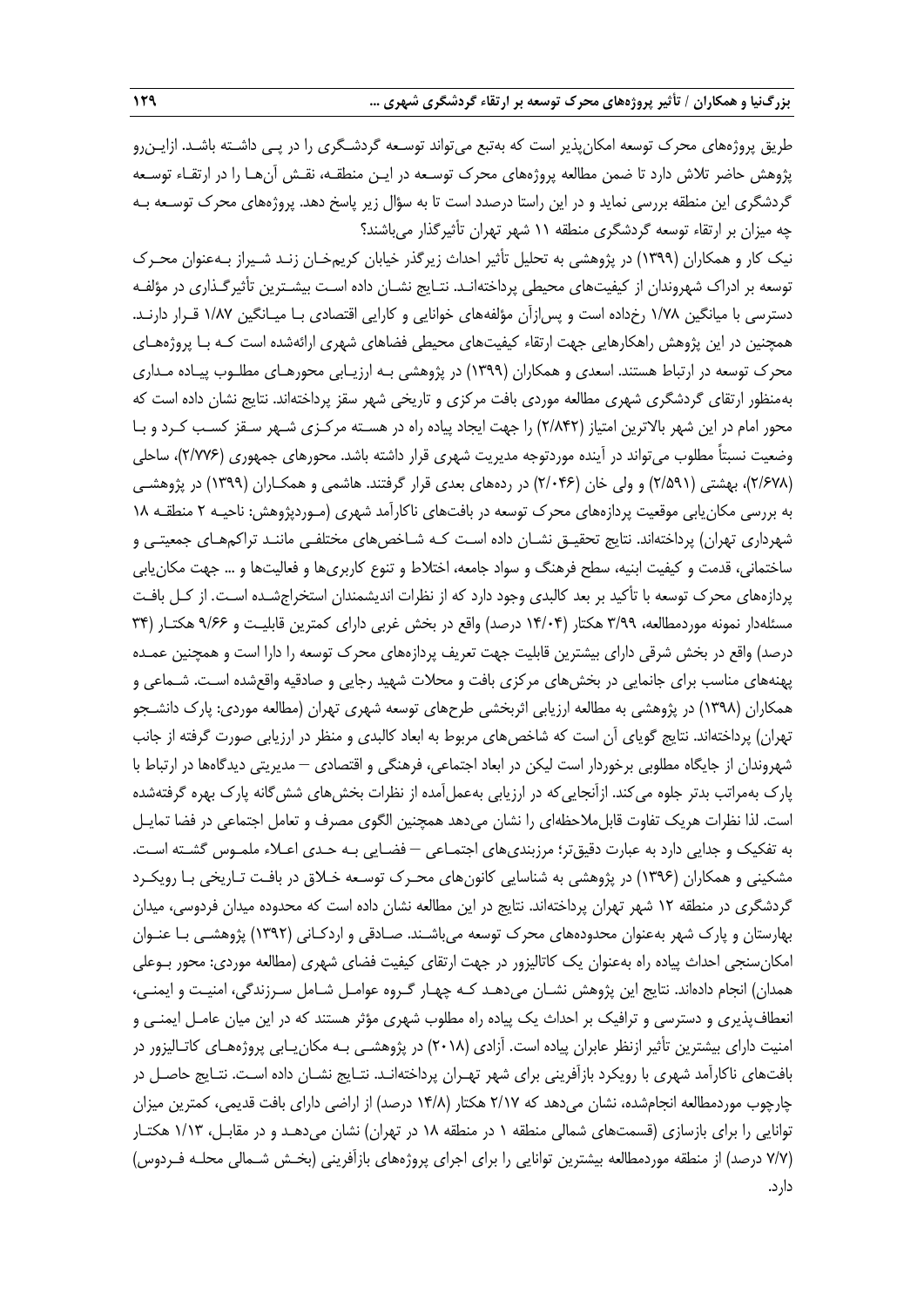آنچه از بررسی مطالعات صورت گرفته برمیآید این است که تاکنون بیشتر بر روی نقـش پروژههـای محـرك توسـعه در بازآفرینی و بافتهای تاریخی مطالعه شده است و در راستای تأثیر پروژههای محرك توسـعه و نقـش آنهـا بـر ارتقـای گردشگری شهری مطالعه جامع و کامل صورت نگرفته است. ازاینرو پژوهش حاضر نیز درصدد است تـا ضـمن بررسـی این موضوع منطقه 11 شهر تهران را بهعنوان یکی مناطقی که با توجه به بافت تاریخی که دارد موردبررسی قرار دهد.

# **مبانی نظری**

مفهوم گردشگری شهری که از سال 1950 شروعشده بهعنوان معیاری از نوع جدید سبک زندگی پستمدرن با شهرهای پرجمعیت ارتباط پیداکرده است )اسعدی و همکاران، :1399 21(. گردشگری شهری به توصـیف فعالیتهـای گردشـگری چندگانه میپردازد که در آن شهر مقصد اصلی است ),2018:3Ariani). این نوع از گردشگری به مجموعـه فعالیتهـای توسعهیافته در مراکز شهری که دارای زیرساختهای مناسب گردشگری و عناصر طبیعی، تـاریخی و فرهنگـی هسـتند و بهصورت یکقطب جاذب از طریق عرضه محصوالت و مصرف تولیدات و خدمات برای جذب گردشـگرها عمـل میکنـد تعریفشده است (استعلاجی و خوش نیت، ١٣٩١: ٢۵٨). گردشـگری در بافتهـای تـاریخی از جملـه بخشهـای ارزنـده اقتصاد فرهنگی است که موجب نوآوری در بسیاری از سطوح اقتصاد شـهری خواهـد شـد )حـاجی حسـینی و همکـاران، :1393 18(. و بهعنوان حافظ آثار تاریخی و تقویت و ایجاد اجتماعات محلی سعی میکند ارتباطی معنادار بـین حمایـت از فعالیتهای جدید و محیط فرهنگی به وجود آورد (قربـانی و همکـاران، ١٣٩٢: ١٣). فعالیـت جدیـد و ایجـاد محیطهـای سرزنده گردشگری بهواسطه تعریف پروژههای محرك توسعه فـراهم خواهـد شـد. مفهـوم پروژهـای محـرك توسـعه و کاتالیزورهای شهری در سال ۱۹۸۹ توسط آتوکو لوگان بسـط و توسـعه یافـت. آنهـا در کتـابی تحـت عنـوان معمـاری شهرهای آمریکایی عنوان داشت: کاتالیزورها در طراحی شهرها مفهوم کاتالیزورها (پروژههای محرک توسـعه) در شـهر و اصول طراحی شهری محرك را با ذکر نمونه تبیین نمودند )i,2020:342Bai & Peng). به عقیده آتو لوگان پروژههـای محرك توسعه شهری هدفی فراتر از حل یکشکل عملکردی جذب سرمایه، یا فراهم کـردن مطلوبیـت دارد. پروژههـای محرك توسعه عنصری شهری است که بهوسیله شهر شکل میگیرد، سپس بهنوبـه خـود زمینـه و بسـتر خـود را شـکل میدهد. هدف آن توسعه، ترقی و احیاه مداوم و پیوسته بافت شهری است. نکتـه مهـم در ایـن مـورد از ایـن اسـت کـه پروژههای محرك توسعه یک محصول نهایی مجرد نیست، بلکه توسعههای متعاقب خـود را تشـویق و هـدایت میکنـد ),2019:57al et Sun). پروژههای محرك توسعه شهری بر اساس نوع نگاه بلندمدت با کوتاهمدت بـه مداخلـه، اقـدام و برنامه تقسیم میشود. ازآنجاکه در نوع مداخله که بازدهی کوتاهمدت دارد احتمـال تحریـک و تکثیـر توسـعه کـم اسـت، اینگونه مداخالت عموماً بهعنوان محرك توسعه ناموفق هستند. هر چه فرآیند تحریـک توسـعه، دیـد از کوتاهمـدت بـه بلندمدت و فرآیند محور پیش میرود، احتمال اثربخشی بهعنوان محرك توسعه بیشـتر اسـت. لـذا بهتـر اسـت تالشهـا بهجای مداخالت منفرد و سازماندهی نشده به برنامههایی بلندمدت پـیش رود کـه اقـدامات و مـداخالت از درون آنهـا نشاهت میگیرند ),2020:559Zwet Der Van & Medeiros). محرك توسعه شهری، استراتژی جدید توسعه است که بهعنوان ابزاری در درون استراتژیهای تحول شهری (توسعه مجدد، تجدید حیات و بازآفرینی شـهری) بـه کـار مـی رود ),2015:17Francin). کاتالیزور شهری ابزاری است که دستیابی به اهدافی مانند سرمایهگذاری، طراحی، سیاستگذاری و ... را تسریع میکند. این کاتالیزور در واقع یک استراتژی جایگزین است که به استفاده کمتر از سـرمایهگذاری، انـرژی، ساختوساز و فرآیندها کمک میکند. از همکاری حمایتگرانه و مشارکتی برای دستیابی به اهداف استفاده میکنـد، بـر اسـاس بافـت شـهری (محـیط شـهری) تعریـف میشـود و عوامـل بیرونـی در فرآینـد و نتـایج آن تـأثیر میگذارنـد ),2010Kongsombat). پروژههای محرك توسعه، میتوانند بهعنوان هستههای تحول شهری نیز عمل نمایند. بهعنوان یکی از گزینههای مداخله در بافتهای فرسوده شهری در جهت توسعه مجدد، طراحـی هسـتههای تحـول ابـزار مـؤثری برای بازگرداندن حیات و سرزندگی به بافتهای شهری محسوب میگردد )شـهابزاده، :1391 16(. در نهایـت میتـوان گفت ایجاد محركهای توسعه با توجه به زمینه و نوع آنها در بافتهای شهری بهویژه در بافتهـای فرسـوده میتوانـد موجب ارتقاء محیط فیزیکی، عملکردی، اقتصادی و اجتماعی بافت شوند و شرایط مناسبی برای استفاده و حضـور اقشـار مختلف در بافت و بازگرداندن حیات و پویایی را فراهم نمایند. تا در این راستا موجب توسعه گردشگری نیز فراهم آورد.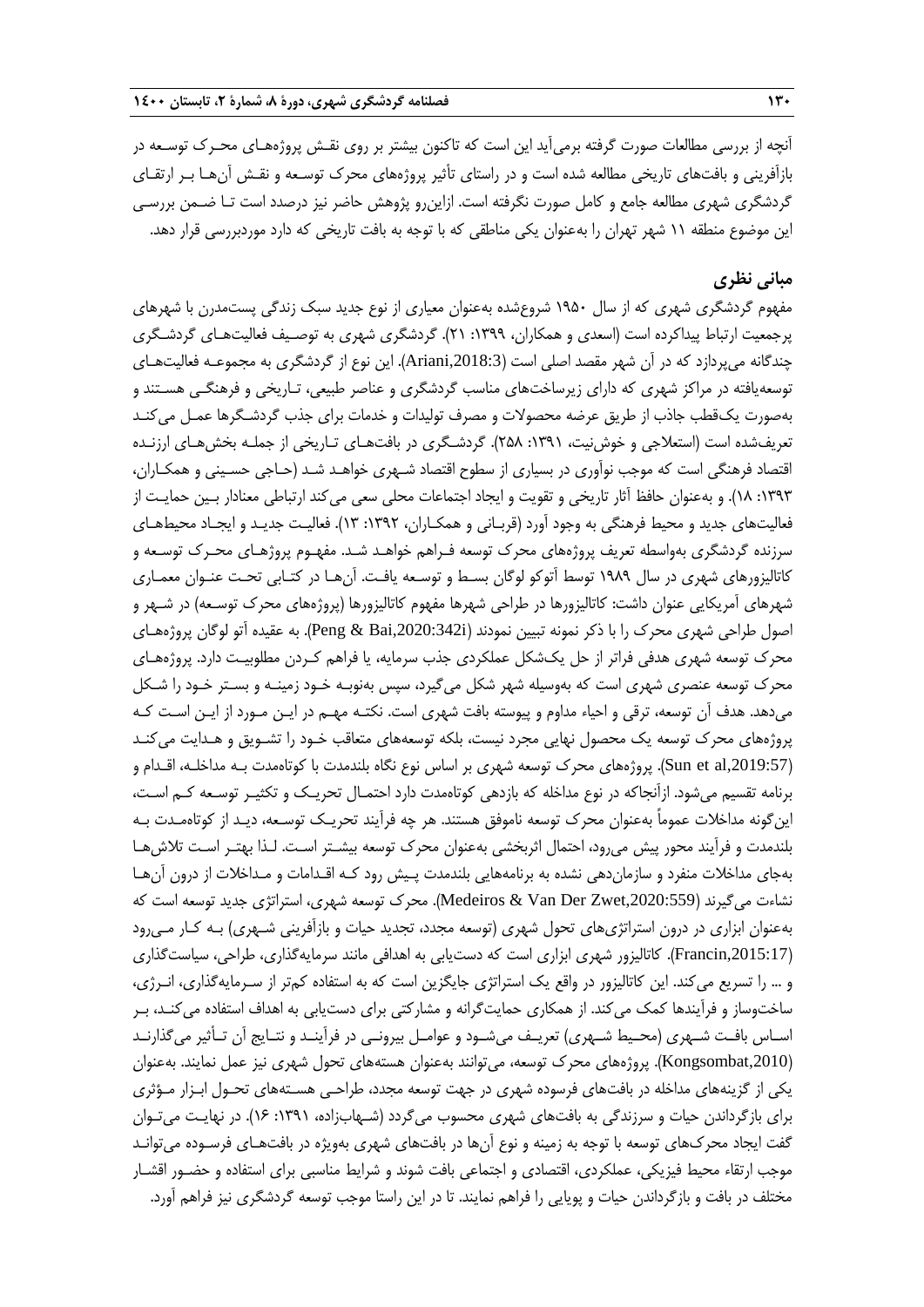# **روش پژوهش**

پژوهش حاضر ازلحاظ هدف از نوع تحقیقات کـاربردی، ازنظـر شـیوه اجـرا توصـیفی – تحلیلـی و مبتنـی بـر مطالعـات کتابخانهای و میدانی است. بدینصورت که در بخش مبانی نظری از مطالعات اسنادی – کتابخانهای و برای دستیابی به دادهها و اطالعات پژوهش از روش میدانی و ابزار پرسشنامه بهره گرفتهشده است. ابعـاد و شـاخصهای موردبررسـی بـر اساس منابع موجود و مبانی نظری و تحقیقات انجامشده بهدستآمده است. جامعه آماری پژوهش خبرگان شامل اساتید و دانشجویان دکتری دانشگاه تهران و دانشگاه آزاد اسالمی واحد تهران مرکـزی و حـوزه جغرافیـا، برنامـهریزی شـهری و شهرسازی است. برای تعیین حجم نمونه آماری از نرمافزار Power Sample، استفادهشده است که تعداد 30 نفر بهعنوان حجم نمونه تخمین زده شد. ارزشگذاری دادهها با اسـتفاده از طیـف 5 گزینـهای لیکـرت انجـام پذیرفتـه اسـت. بـرای تجزیهوتحلیل دادهها، ابتدا سؤاالت پرسشنامه بر اساس ابعاد شناساییشده دستهبندی گردیدند. روایی پرسشنامه بهصورت روایی صوری و توسط گروه خبرگان در رشتههای جغرافیا و برنامهریزی شهری، شهرسازی که در این زمینـه مطالعـات و پژوهشی انجام دادهاند و با محیط محدوده موردمطالعه آشنا هستند انجامشده، همچنین پایایی پرسشـنامه توسـط آزمـون آلفای کرونباخ انجام شد که ضریب بهدستآمده برای پرسشنامه برابر با 0/768 که بـه معنـی پایـایی مناسـب و معنـادار میباشد. بعد از طی این مراحل پرسشنامه در بین جامعه آماری توزیع گردیـده و از طریـق تعریـف متغیرهـای مکنـون و آشکار در محیط نرمافزار ایموس، تأثیر هریک از شاخصهای پروژه محرک توسعه بر ارتقـا گردشـگری شـهری واکـاوی گردید. در جدول 1 ابعاد و معیارهای پژوهش که در ادامه مورد تجزیهوتحلیل قرارگرفتهاند، ارائهشده است.

| منبع                                                        | معيارها                                                          | اىعاد    |                 |
|-------------------------------------------------------------|------------------------------------------------------------------|----------|-----------------|
| سجادزاده و زلفي گل (۱۳۹۴)،                                  | ارتقای کیفیت منظر و نظارت دقیق بر ساختوساز                       |          |                 |
| سجادزاده و همکاران (۱۳۹۷)                                   | دسترسی به خدمات و شبکه حملونقل                                   | كالېدى · |                 |
| Colantonio & Dixon, 2011<br>Roberts.2000                    | نوسازی و بازسازی و بهسازی بافتهای پرکننده                        | فضايي    |                 |
| Evans & Shaw, 2004                                          | ايجاد فضاهاى همگانى بهمنظور امنيت اجتماعى و افزايش نظارت اجتماعى |          |                 |
| Doratli & Onal, 2000<br>Doratli, 2005                       | تلاش برای اعتماد ساکنین به فعالیتهای مسئولین                     |          | پروژەھاي        |
| Human Development Report, 1995                              | مشارکت اجتماعی و تشویق ساکنان بومی به زندگی در بافت              | اجتماعى  | محرک            |
| Jokilehto, 1999<br>Oc & Heath, 2007                         | توزیع یکسان فعالیتها و عدالت و برابری اجتماعی                    |          | توسعه           |
| Pendlebury, 2009;                                           | ارائه خدمات محلى بهصورت كاتاليزور                                |          |                 |
| Roberts & Sykes, 2000<br>Tiesdell & Tim, 1996 Doratli, 2005 | استفاده از بودجههای داخلی و خارجی برای احیای ساختارهای اقتصادی   | اقتصادي  |                 |
| Vehbi & Hoskara, 2009                                       | تنوع مشاغل و نیروی کار                                           |          |                 |
|                                                             | تدوین مقررات زیستمحیطی برای پروژههای محرک تعریفشده               | زيستمحيا |                 |
|                                                             | ارزیابی محیطی اثرات پروژههای محرک توسعه                          | طی       |                 |
| پوراحمد و همکاران (۱۳۹۵)،                                   | ميزان اشتغال ايجادشده                                            |          |                 |
| ركن الدين افتخاري و همكاران (١٣٨٩)،                         | میزان توزیع درآمد از طریق حوزه صنعت گردشگری                      |          |                 |
| ضرغام بروجني (١٣٩١)                                         | میزان تقاضای ایجادشده برای گردشگری                               | اقتصادي  |                 |
|                                                             | سلامت عمومی اقتصاد گردشگری در محل                                |          |                 |
|                                                             | میزان مصرف انرژی و منابع شهری در حوزه صنعت گردشگری               |          |                 |
|                                                             | ایجاد فرصت برای رفاه و آسایش اجتماعی در حوزه صنعت گردشگری        |          |                 |
|                                                             | حمايت از تنوع اقوام و طبقات گردشگران                             | اجتماعي  |                 |
|                                                             | حمایت از امنیت و سلامت شهروندان میزبان گردشگران                  |          |                 |
|                                                             | کمک به ارتقا کیفیت زندگی اجتماعی شهروندان در حوزه صنعت گردشگری   |          | توسعه<br>گردشگر |
|                                                             | حمایت از پاکی محیطزیست و افزایش زیستپذیری محیطی و استفاده کارآمد |          | ى               |
|                                                             | از منابع در نتيجه ورود گردشگر                                    |          |                 |
|                                                             | اکولوژیکی جلوگیری از آلایندههای آبوهوای                          |          |                 |
|                                                             | كاهش ميزان أسيب رسانى اكولوژيكى                                  |          |                 |
|                                                             | عدم تخریب کاربریهای زمین بهویژه در حوزه طبیعی                    |          |                 |
|                                                             | تدوین آییننامههای کلی و مدون در حوزه صنعت گردشگری                | مديريتي  |                 |
|                                                             | حمایت رویکردهای نوین در حوزه صنعت گردشگری                        |          |                 |
|                                                             | تسهیل در مراودات و ترویج ارزشها و جلوگیری از قوانین محدودکننده   |          |                 |
|                                                             | تدوین سیاستهای راهگشا برای دولتهای محلی                          |          |                 |

**جدول شماره .1 تعریف عملیاتی معیارهای نهایی پژوهش**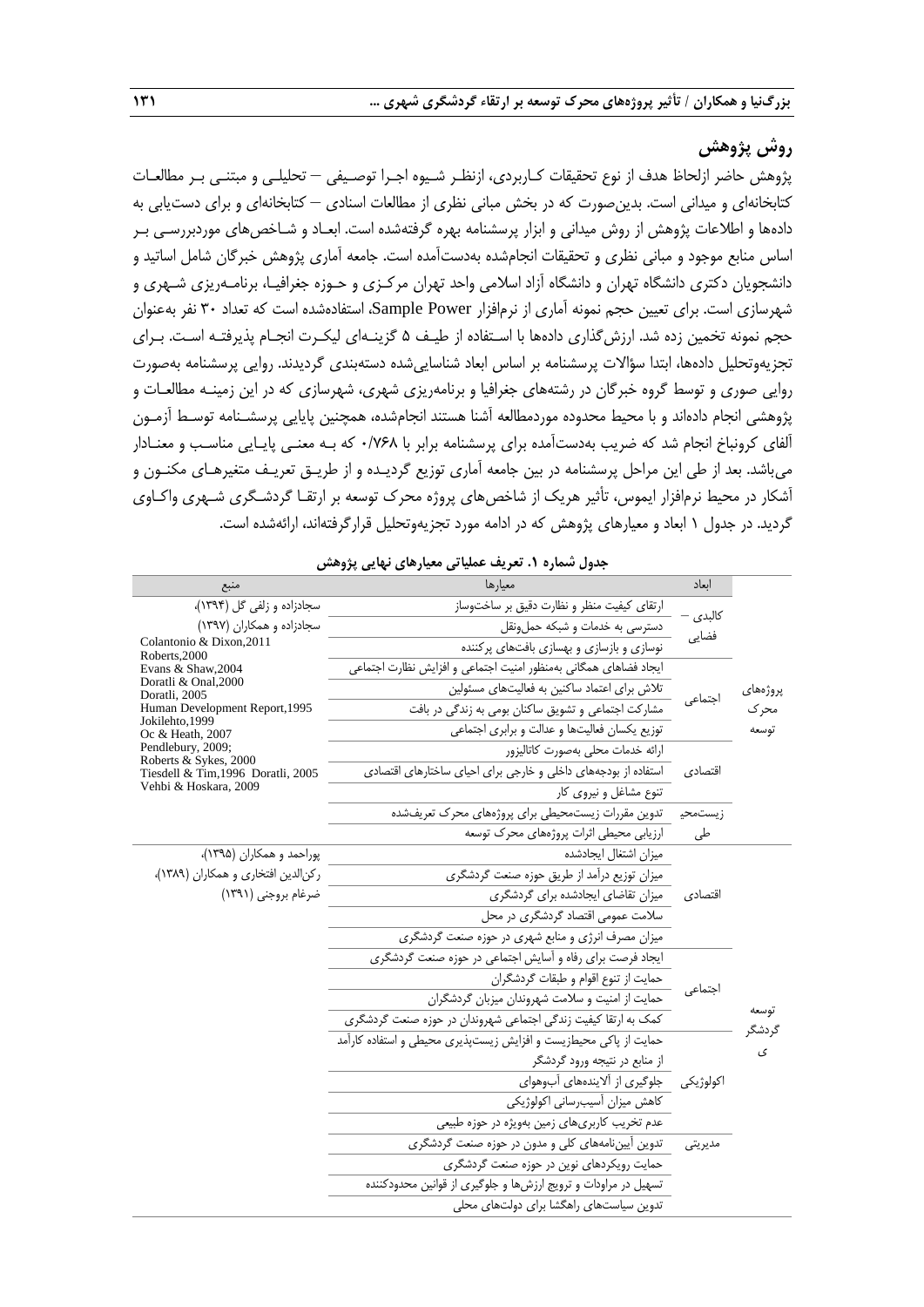#### **محدوده موردمطالعه**

منطقه 11 با وسعتی حدود 1230 هکتار یکی از مناطق مرکزی شهری تهران است که در مرکز شهر واقعشده است. ایـن منطقه ازنظر موقعیت جغرافیایی بین طولهای 51 درجه 22 دقیقه و 51 درجه 24 دقیقه شرقی از نصـفالنهار گرینـویچ و 35 درجه و 39 دقیقه و 35 درجه و 42 دقیقه شمالی قرار دارد و از شمال به میدان انقالب و خیابانهـای انقـالب و آزادی )منطقه 6(، از شرق به خیابانهای وحدت اسالمی و حافظ )منطقه 12(، از غرب به بـزرگراه نـواب و شـهید ابراهیمـی و میدان حقشناس (منطقه ۱۰) و از جنوب به میدان راهآهن و خیابان شوش (منطقه ۱۶) و از ناحیه جنوب غربی بـا منطقـه 17 محدود میگردد )سایت شهرداری تهران، منطقه 11(. بر اساس سرشماری عمومی نفوس و مسکن منطقه 11 در سال ۱۳۹۵ دارای ۳۰۷۹۴۰ نفر میباشد از این تعداد ۱۵۴۴۷۷ نفر مرد و ۱۵۳۴۶۳ نفر زن میباشد (مرکز آمـار ایــران، ۱۳۹۵). ازنظر تقسیمات شهری منطقه 11 شامل 4 ناحیه و 19 محله است. بر اساس اطالعات حاصل از شهرداری در این منطقـه در سال 1399 پروژههای همچون ایجاد مرکز محله حر و شیخ هادی، مرمت کلیسای مـارگیورگیس، سـاماندهی میـدان وحدت اسالمی و میدان رازی و محوطه اطراف ایستگاههای متروهای منطقه، پروژهای توسعه محلهای، ارتقا کیفی محله شیخ هادی، تقویت مرکز محله انقلاب با رویکرد ارتقاء هویت محلی (راسته کتاب)، بهسازی محیطـی پیـادهروی جنـوبی خیابان معیری (ارتقا کیفی محله امیریه)، ایجاد فضای بازی کودکان در بوستان جلالی، نصب انشعابات فاضـلاب خـانگی برای حفظ محیطزیست، پیاده راهسازی و ایجاد مسیر دوچرخه در خیابان هاتف، هدایت آبهای سطحی، پیـاده راهسـازی خیابان کاشان با اجرای مناسبسازی ویـژه معلـولین، توجـه بـه فضـای سـبز در پروژههـای توسـعه محلـهای بـهمنظور رضایتمندی شهروندان، اجرای پروژه چمن مصنوعی زمین فوتبال، بسکتبال و والیبال در محلـه قلمسـتان و ... در دسـتور کار شهرداری قرارگرفته است. این منطقه ازنظر قابلیتها و جاذبههای گردشگری یکی از مناطق جذاب تهران میباشد. از جمله جاذبههای گردشگری این منطقه میتوان به جاذبههای زیر اشاره کرد. مراکز شاخص فرهنگـی – هنـری از جملـه پهنه مصوب فرهنگی – هنری رودکی، تاالر وحدت، تئاتر شهر، پارك دانشجو، پارك ارفع، پیاده راه خیابان شهریار، بنیـاد فرهنگی، میدان حسنآباد، موزه قران کریم، خانههای تاریخی دوره قاجاریه، (خانه استاد بهزاد هنرمنـد برجسـته مینیـاتور ایران، خانه تاریخی فامور، مقبره شیخ هادی، خانه تاریخی تیمورتاش، خانه و موزه استاد مقدم، خانه تاریخی انیس الدوله، خانه امیر بهادر، موزه ثبتاحوال تهران)، بازارچه نائب آقا (نایبالسلطنه) و ...)



**شکل شماره .1 موقعیت جغرافیایی منطقه 11 شهر تهران**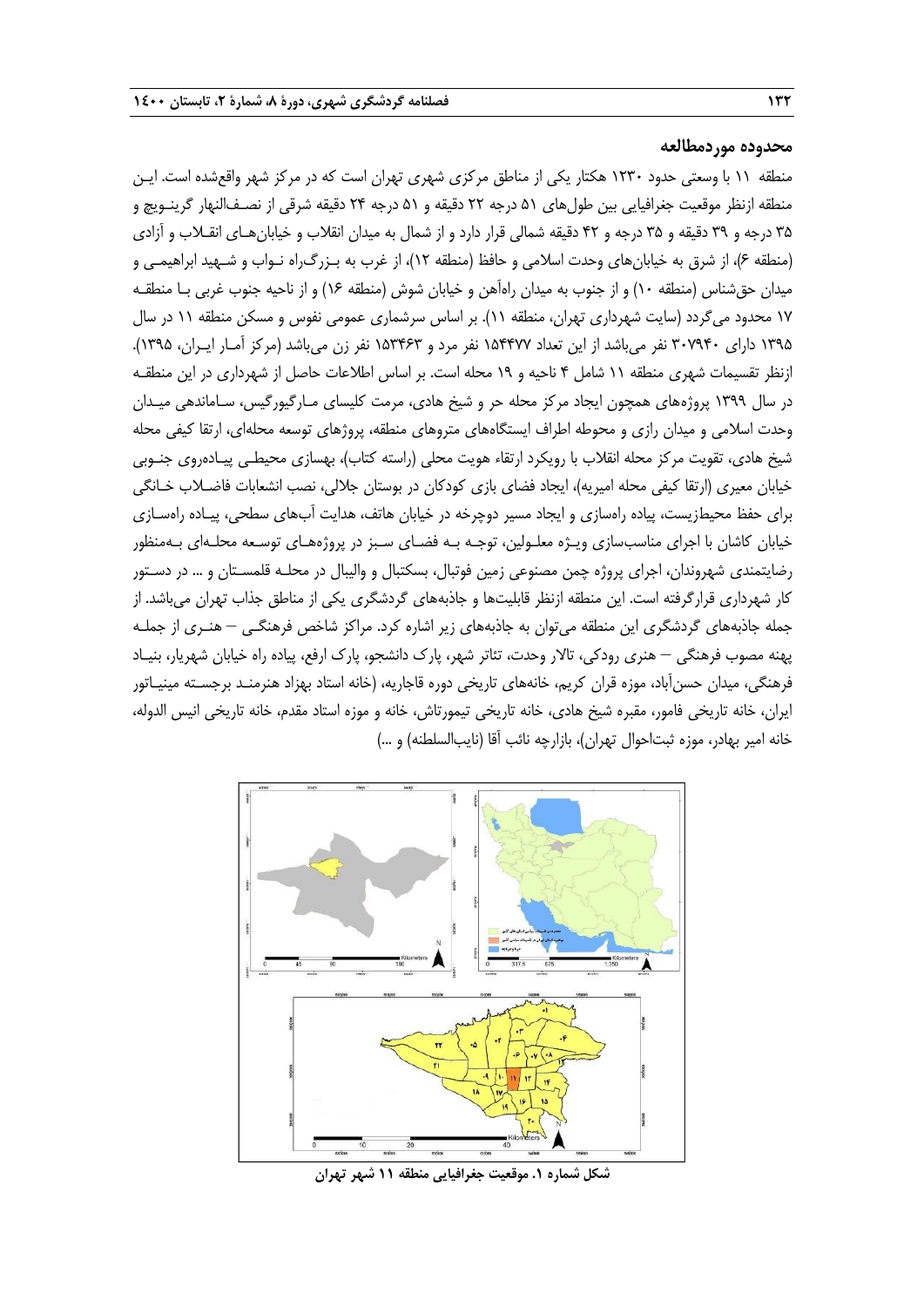#### **بحث و یافتهها**

همانطور که اشاره شد جامعه آماری هدف پژوهش حاضر، گروه خبرگان میباشند که حجم نمونه 30 نفر مشخص شدند که ازنظر ویژگیهای عمومی بهشرط زیر میباشند. ازلحـاظ وضـعیت تأهـل؛ %51.5 مجـرد و %49.5 متأهـل، در زمینـه تحصیلات در مقطع دکتری ۶۹٪ و اساتید دانشگاه ۳۱٪، ازلحاظ سن نیز پاسخگویان پژوهش ۲۸۴٪ بین ۲۵ – ۳۰ سـال، %21٪ + -٣٠ سال، ٣٨/٨٪ ۵٠ تا ۴٠ سال، ٢٧/٢٪ +۶ – ۵٠ سال و در نهایت ١٠٪ بالای ٤٠ سال می باشند.

در جهت تحلیل دادههای بهدستآمده و تبیین فرضیهها از مدل معادالت ساختاری و نرمافزار آیموس استفاده شد. در این پژوهش متغیر درونزا توسعه گردشگری و متغیر برونزا پروژههای محرك توسعه که با چهار متغیـر کالبـدی – فضـایی، اجتماعی، اقتصادی و زیستمحیطی به دست آمدند، میباشـند. جهـت بررسـی و سـنجش هرکـدام از ایـن متغیرهـا نیـز سنجههای در نظر گرفتهشده است. شکل 2 که مدل ساختاری استانداردشده حاصل از خروجی نرمافزار آیمـوس میباشـد ضریب استانداردشده و تحلیل مسیر روابط درونی و پنهانی متغیرها را نشان میدهد. در ایـن پـژوهش متغیرهـای پنهـان عبارتاند از توسعه گردشگری (اقتصادی، اجتمـاعی، مـدیریتی، اکولـوژیکی)، کالبـدی – فضـایی، اجتمـاعی، اقتصـادی، زیستمحیطی که بهوسیله متغیرهای آشکار نشان دادهشده در مستطیلها سنجیده شدهاند. برای به دسـت آوردن معنـادار بودن رابطه متغیر برونزا با متغیر درونزا از value-t در سطح اطمینـان 95 درصـد استفادهشـده اسـت. همچنـین بـرای تعمیمپذیری جامعه نمونه با واقعیت از شاخصهای برازش و برای تبیین میزان تغییرات متغیر برونزا به متغیرهای درونزا از ضریب تعیین )2R )استفادهشده است که در ادامه در قالب شکل استاندارد ضرایب مسیر و جداول نشان دادهشدهاند. بعد از ارائه مدل ساختاری اصالحشده بایستی با تحلیل مدل اندازهگیری مشخص گردد که آیا مدل انـدازهگیری از اعتبـار (روایی) و تعمیمپذیری (پایایی) مناسبی برخوردار است یا خیر. ازاینرو در ادامه ابتدا به بررسی این مهم پرداخته میشـود. الزم به ذکر است روایی و پایایی سازه هر متغیر بهصورت مجزا در جدول 2 آورده شده است. همچنین در جدول 3 روایـی همگرا و واگرای مدل اندازهگیری با استفاده از آزمون فورنل و الرکر موردبررسی قرارگرفته است.

| جدوں سمارہ ۱. بررس <i>ی</i> پایایی و روای <i>ی</i> سارہ |                    |                              |                        |              |  |  |
|---------------------------------------------------------|--------------------|------------------------------|------------------------|--------------|--|--|
|                                                         | CR                 | <b>AVE</b>                   | <b>MSV</b>             | <b>ASV</b>   |  |  |
| کالبد <i>ی</i> – فضایی                                  | ۱۸۳۶.              | $\cdot/\Delta \cdot \Lambda$ | ۳۵۳ ۰                  | $\cdot$ /۳۱۴ |  |  |
| اجتماعى                                                 | $\cdot/\lambda$ ۴۰ | .75.7                        | $. / .$ $55$           | .4.9.        |  |  |
| اقتصادى                                                 | $\cdot/\lambda$ ۳Y | $\cdot$ /۵۱۱                 | .77                    | .185         |  |  |
| زیستمحیطی                                               | .1879              | .40.9                        | $\cdot$ /۲ $\Lambda$ ۲ | .789         |  |  |
| توسعه گردشگری                                           | ۰/۸۴۱              | ۰/۵۱۸                        | ۸۵۸/۰                  | $\cdot$ /۲۰۵ |  |  |

**جدول شماره .2 بررسی پایایی و روایی سازه**

#### **جدول .3 بررسی روایی و واگرای فورنل و الرکر**

|                                     | کالبد <i>ی</i> – فضایے ِ | اجتماعی                | اقتصادي                   | توسعه گردشگری       | پروژەهای محرک توسعه   |
|-------------------------------------|--------------------------|------------------------|---------------------------|---------------------|-----------------------|
| کالبد <i>ی</i> – فضایے <sub>،</sub> | $\cdot$ /Y\\             |                        |                           |                     |                       |
| اجتماعی                             | ۰/۴۰۶                    | $\cdot$ /vv $\epsilon$ |                           |                     |                       |
| اقتصادي                             | .785                     | .1749                  | $\cdot$ / $\vee$ \ $\ast$ |                     |                       |
| توسعه گردشگری                       | $\cdot/\Delta r$ .       | $\cdot$ /۳۷)           | $\cdot$ /Y\ $\cdot$       | $\cdot$ / $\vee$ ۳۲ |                       |
| پروژەهای محرک توسعه                 | ۹۶–۱۵۹۶                  | $\cdot$ /۱۳۲           | .799                      | ۶۲ھ/۱               | $\cdot$ / $\vee\cdot$ |

جمعبندی نتایج جداول بررسی روایی و پایایی سازه نشان میدهد که خوشبختانه مدل اندازهگیری اصالحشده هـم دارای پایایی سازه و هم دارای روایی سازه میباشد و اکنون مدل اندازهگیری اصالحشده بایستی ازنظـر تعمیمپـذیری و انطبـاق آن در جامعه آماری موردبررسی قرار گیرد. در رابطه با تأیید روایی مدل و دریافت اینکه مدل پیشنهادی تا چه انـدازه بـا واقعیت جامعه آماری انطباق دارد، رجوع به شاخصهای برازش کمککننده خواهد بـود. بـهعبارتدیگر معیارهـای علمـی قابلقبول برای تأیید مدل با استفاده از دادههای گردآوریشده خود بحث اصلی در شاخصهای برازش را تشکیل میدهد. جدول ۵ نمایانگر شاخص های برازش مدل اندازهگیری می باشد.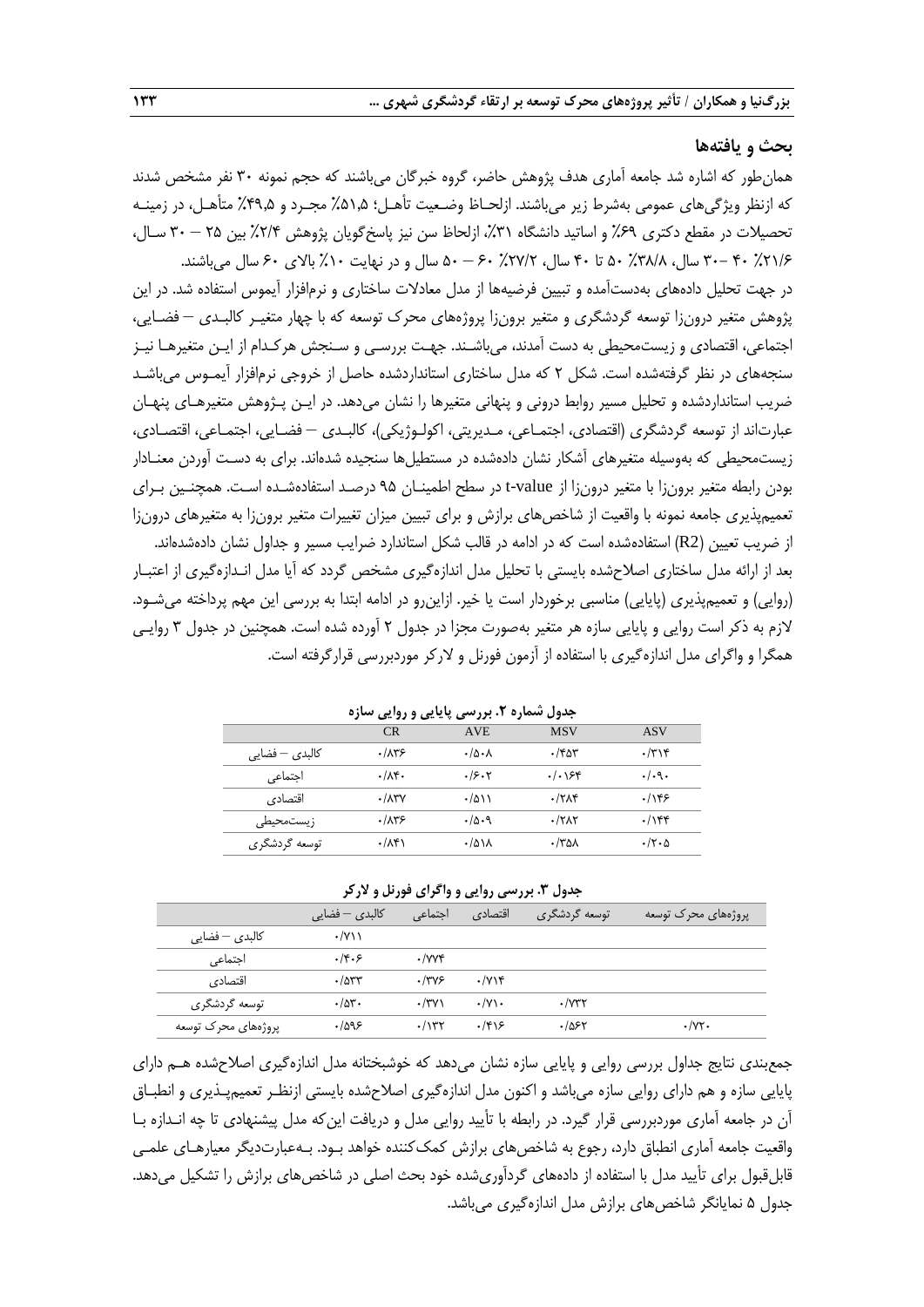| جندوں تسمارہ ٤۔ ساختص ھائی برازیں مدن اندازہ نیوی احدر حسدہ |                |                  |                                         |  |  |
|-------------------------------------------------------------|----------------|------------------|-----------------------------------------|--|--|
| مقدار بەدست مدە                                             | حد مجاز        | نوع شاخص برازش   | شاخصهای برازش                           |  |  |
| $1/\lambda$ ۲)                                              | کوچکتر از ۳    | شاخصهای مقتصد    | CMIN/df                                 |  |  |
| $\cdot/\cdot$ ۴۹                                            | کوچکتر از ۰/۰۸ | شاخصهای مقتصد    | $RMSEA$ <sup><math>\lambda</math></sup> |  |  |
| $\cdot/\lambda\tau$                                         | بزرگتر از ۰/۵  | شاخصهای مقتصد    | $PNFI^{\dagger}$                        |  |  |
| .195                                                        | بزرگتر از ۰/۸  | شاخصهای مطلق     | $GFI^{\tau}$                            |  |  |
| .44                                                         | بزرگتر از ۰/۹  | شاخصهای مطلق     | $AGFI^*$                                |  |  |
| $\cdot$ /9)                                                 | بزرگتر از ۰/۹  | شاخصهای مقایسهای | $NFI^{\delta}$                          |  |  |
| .91                                                         | بزرگتر از ۰/۹  | شاخصهای مقایسهای | $TLI^{\epsilon}$                        |  |  |
| ۱۹۶                                                         | بزرگتر از ۰/۹  | شاخصهای مقایسهای | CFI <sup>Y</sup>                        |  |  |
| $\cdot/\lambda\vee$                                         | بزرگتر از ۰/۹  | شاخصهای مقایسهای | $RFI^{\Lambda}$                         |  |  |
| $.4\lambda$                                                 | بزرگتر از ۰/۹  | شاخصهای مقایسهای | IFI $^{\dagger}$                        |  |  |

**جدول شماره .4 شاخصهای برازش مدل اندازهگیری اصالحشده**

با توجه به نتایج حاصل از تحلیل شاخصهای برازش مدل پژوهش در نرمافزار ایموس برازش مدل قابلقبول اسـت زیـرا مدل اندازهگیری اصالحشده پژوهش هم ازنظر شاخصهای مقتصد، هـم مطلـق و هـم مقایسـهای در وضـعیت برازشـی ممکن قرار دارد. زیرا همه شاخصها حد مجاز موردنظر را رعایت نمودند و محقق میتواند ادعا نماید که مدل پـژوهش از نیکویی برازش برخوردار است و مشاهدات ما در نمونه با واقعیت موردنظر در جامعه انطباق دارد. پس میتوان گفت مـدل موردنظر هر دو وظیفه موردنظر خود را انجام داده است و محقق میتواند با این نگاه که مدلی معتبر، تعمیمپذیر و منطبق با واقعیت دارد به آزمون بررسی جهت و ضریب مسیرهای موردنظر در متغیرهای پژوهش بپردازد. در ادامـه شـکل مـدل ساختاری استانداردشده حاصل از خروجی نرمافزار که در آن ضرایب مسـیر هـر شـاخص بـر متغیرهـا و دو متغیـر اصـلی پژوهش آورده شده است.



1. Root Mean Square Error of Approximation

- 2Parsimony Normed Fit Index 3Goodness of fit index
- 4. Adjusted goodness of fit index
- 5Normed Fit Index
- 6Tucker-Lewis index

-

- 7Comparative Fit Index
- **8**Relative Fit Index
- 9Incremental Fit Index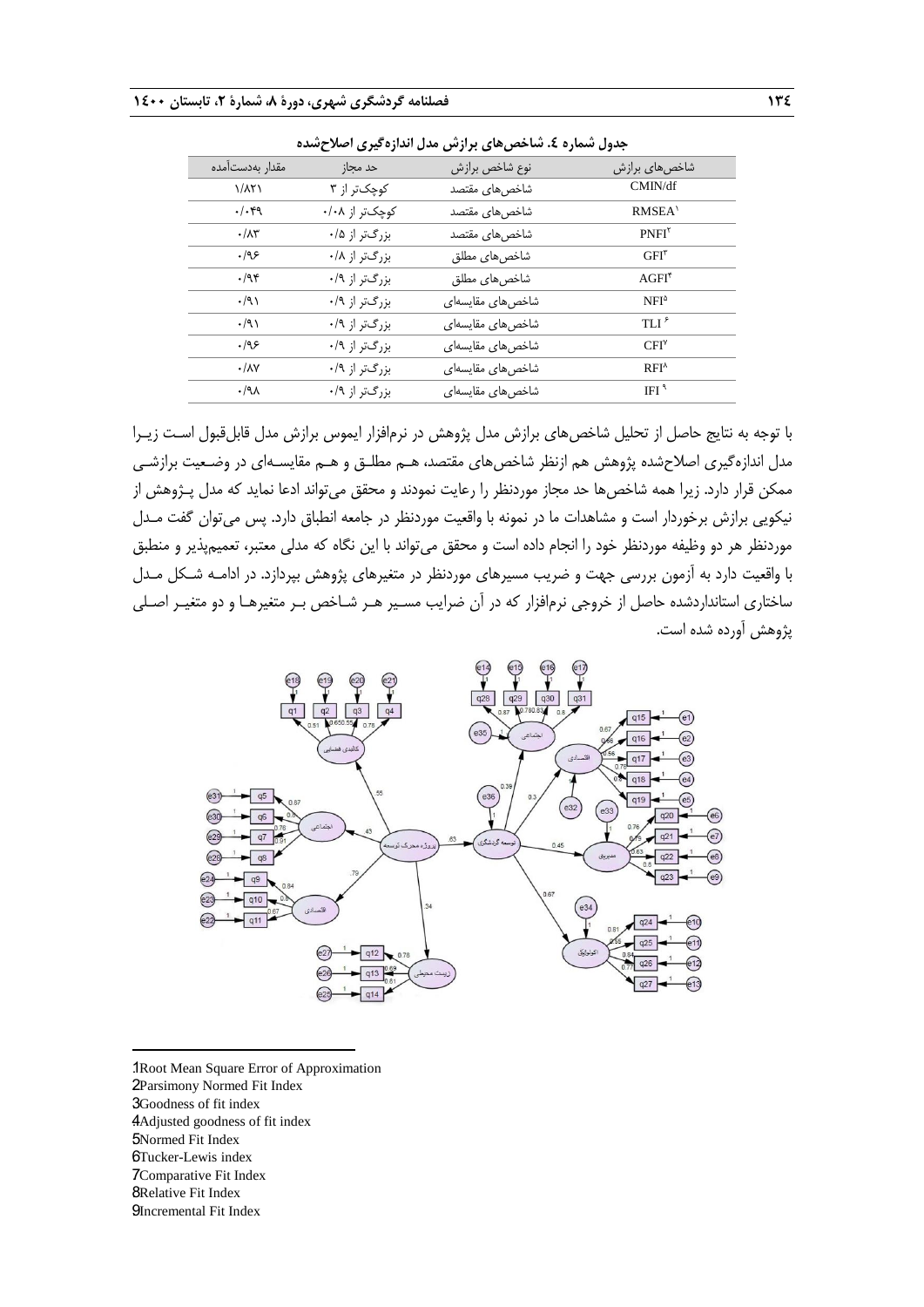**شکل شماره .2 مدل ساختاری اصالحشده پژوهش در حالت تخمین ضرایب استاندارد** در ادامه در جدول 6 ضرایب مسیرهای مختلف تأثیر متغیرهای آشکار بر هر متغیر پنهان آورده شده است.

|                  |        | - 77<br>- - - -         | . .                   |                  |               |     |
|------------------|--------|-------------------------|-----------------------|------------------|---------------|-----|
| متغير مكنون      | فرضيات | متغير مكنون             | تخمين                 | خطا              | نسبت          | p   |
|                  |        |                         | غيراستاندارد          |                  | بحرانى        |     |
| پروژه محرک توسعه | <---   | پروژەهاي كالبدى — فضايى | .188                  | .115             | $\Delta$ /۴۵۳ | *** |
| پروژه محرک توسعه | <---   | پروژەهاي اجتماعى        | .7548                 | $\cdot$ /٢٣)     | Y/AYF         | *** |
| پروژه محرک توسعه | <---   | پروژەهاي اقتصادى        | .7795                 | .191             | $f/\Delta f$  | *** |
| پروژه محرک توسعه | <---   | پروژەهای زیستمحیطی      | $\cdot$ /٣٣ $\Lambda$ | $\cdot/\cdot$ af | $N/\gamma$    | *** |
| توسعه گردشگری    | <---   | پروژەهای محرک توسعه     | .1909                 | .44              | $V/\cdot$ 9٣  | *** |

**جدول .6 معناداری فرضیات پژوهش**

| 75 - س<br>** <i>r</i> * <i>r</i><br>$J_{\alpha}$ . The contract of the contract of $J_{\alpha}$ and $J_{\alpha}$ |                  |                         |                      |              |
|------------------------------------------------------------------------------------------------------------------|------------------|-------------------------|----------------------|--------------|
| متغير مكنون                                                                                                      | فرضيات           | متغير مكنون             | ضريب مسير            | نتيجه        |
| پروژههای محرک توسعه                                                                                              | <---             | پروژەهای كالبدى — فضايى | $\cdot/\Delta\Delta$ | تأييد مىشود  |
| پروژههای محرک توسعه                                                                                              | <---             | پروژەهاي اجتماعى        | $\cdot$ /۴۳          | تأييد مىشود  |
| پروژههای محرک توسعه                                                                                              | <---             | پروژەهاي اقتصادى        | $\cdot$ /79          | تأييد مي شود |
| پروژههای محرک توسعه                                                                                              | <---             | پروژههای زیستمحیطی      | $\cdot$ /٣۴          | تأييد مىشود  |
| توسعه گردشگری                                                                                                    | $\leftarrow$ --- | پروژههای محرک توسعه     | .75                  | تأييد مي شود |
|                                                                                                                  |                  |                         |                      |              |

**جدول شماره .7 ضرایب مسیر استاندارد فرضیات پژوهش**

بر اساس جدول 7 در بررسی مسیرها و ضرایب بهدستآمده مقدار Value-T در همه مسیرها خارج از بازه بحرانی -1/96 تا 1/96 میباشد و در سطح اطمینان و یا احتمال 0/99 فرض آماری 0H رد و فرض آماری 1H تأیید میشـود. یعنـی در مرحله اول شاخصهای پروژههای کالبدی – فضایی، اجتماعی، اقتصادی و زیستمحیطی بر متغیـر پروژههـای محـرك توسعه اثرگذاری معنادار و مثبتی دارد و درمجموع متغیر اصلی پروژههای محرك توسعه بر توسعه گردشگری شهری تأثیر معناداری دارد و بر اساس مقدار ضریب مسیر (بتا) شدت اثر و جهت این مسـیرهای بررسی٬شـده نیـز مثبـت ارزیابی٬شـده است. مقدار بتا در مسیر پروژههای کالبدی – فضایی به پروژههای محرك توسعه با ضریب ،/55 پروژههای اجتمـاعی بـر پروژههای محرك توسعه با ضریب /43 و پروژههای اقتصادی بر پروژههای محرك توسـعه بـا ضـریب /79 و در نهایـت پروژههای زیستمحیطی با 0/34 و متغیر پروژههای محرك توسعه بر توسعه گردشـگری بـا ضـریب /63 تـأثیر دارد. بـر اساس آمارهای بهدستآمده از جدول 7 میتوان گفت در بین متغیرهای اثرگذار بر پروژههای محـرك توسـعه پروژههـای اقتصادی و سپس پروژههای کالبدی- فضایی بیشترین اثر را بـر متغیـر پروژههـای محـرك توسـعه اختصـاص دادهانـد. درمجموع پروژههای محرك توسعه شدتی برابر با /63 را بر توسعه گردشگری در منطقه 11 شهر تهران اثری میگـذارد. بهعبارتیدیگر اینکه اگر متغیر برونزا )مستقل( پروژههای محرك توسعه یک واحد تغییر کند توسعه گردشـگری نیـز /63 واحد در همان جهت (مثبت) تغییر خواهد کرد. بنابراین می توان گفت فرضیه تحقیق که همانا نقـش پروژههـای محـرک توسعه بر توسعه گردشگری میباشد تأیید میشود.در نهایت اینکه جدول واریانس تبیین شده 2R نیز آورده شـده اسـت. این جدول نشان میدهد که متغیر مستقل به میزان 0/739 و بر متغیر وابسته به میزان 0/402 میباشد کـه بسـیار قـوی ارزیابی میشود.

| جدول شماره ٨. واریانس تبیین شده R2 متغیرهای درونزا |                      |  |  |
|----------------------------------------------------|----------------------|--|--|
| متغیرهای درون;ا                                    | واریانس تعیین شده R2 |  |  |
| پروژەهای محرک توسعه                                | $\sqrt{r}$           |  |  |
| توسعه گردشگری                                      | ۱۴۱۲                 |  |  |

با توجه به جداول و بررسیهای صورت گرفته میتوان اینچنین تبیین کرد که ارتقاه کیفیت فضاهای گردشگری بـا اتکـا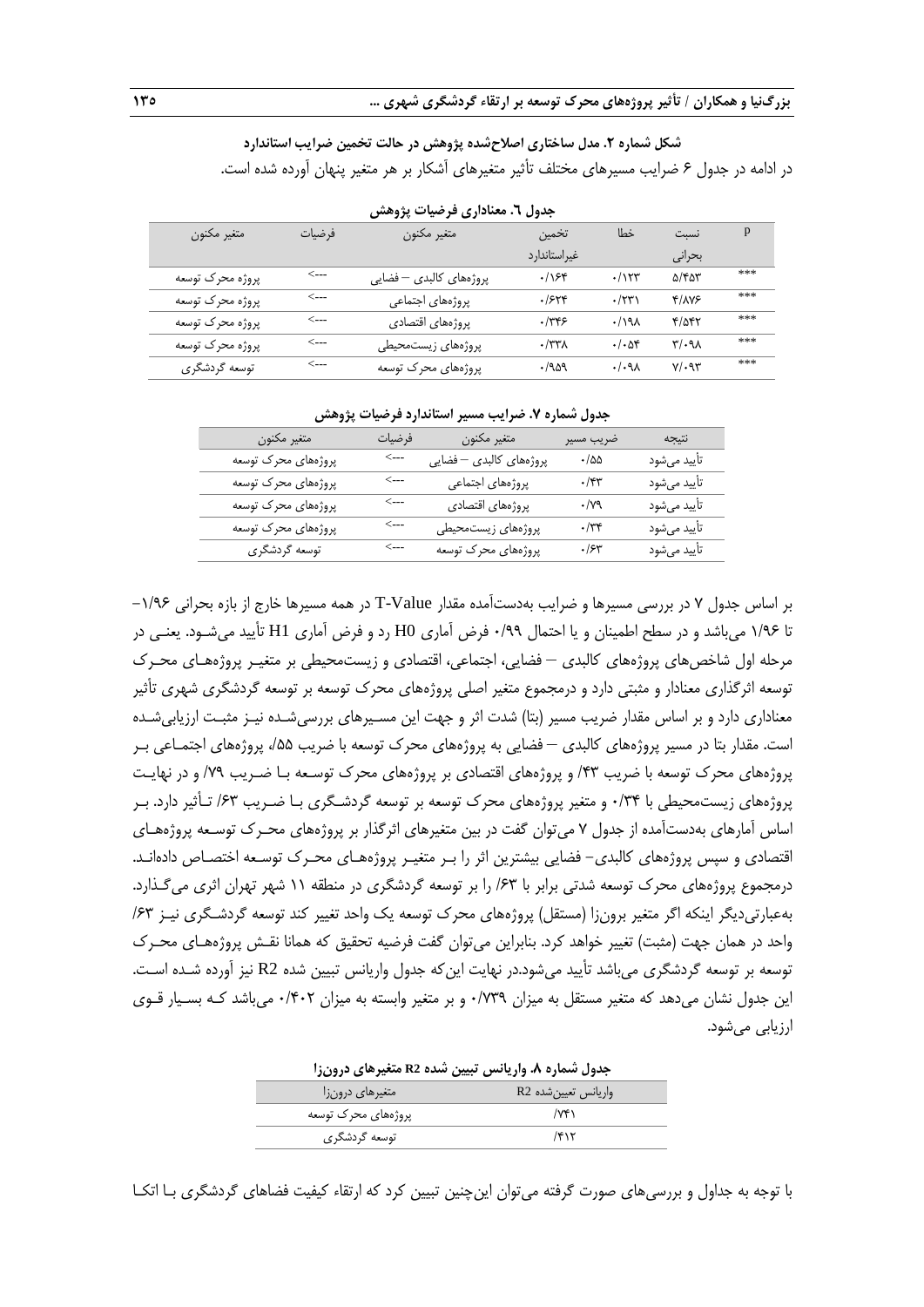به پروژههای محرك توسعه با توجه به ضرورتها و نیازهای منطقه و در نظر داشتن جایگاه ویژه منطقه از یکسو سـبب حفظ نظام اجتماعی و اقتصادی منطقه (با توجه به وجود راستههای بازار انقلاب و ولیعصر در این منطقه) و بـه دنبـال ان جلوگیری از نابودی ساختار کالبدی آنها میشود. ضمن اینکه به تقویت نظام فرهنگی و هنری این منطقه )بـا توجـه بـه وجود پهنه فرهنگی — هنری رودکی و پیاده راه شهریار و دو عنصر شاخص فرهنگی تالار وحدت و تئـاتر شـهر) خواهـد شد. و ارزشهای جدیدی نیز از این نظر به آن افزوده میشود. در نهایت بهصورت یک مکان زیستی هماهنگ با زنـدگی و نیازهای امروزی و متناسب با عملکرد منطقه درآید. پروژههای محرك توسعه بایستی بهعنوان بینشی جـامع و یکپارچـه مبتنی با رویکرد گردشگری بهویژه گردشگری فرهنگی منطقه با توجه به هویـت و عملکـرد فرهنگـی – هنـری منطقـه باشد.

# **نتیجهگیری**

پروژههای محرك توسعه به پتانسیلها و فرصتها و ظرفیتهای موجود درون بافت و مناطق شهری توجـه میکنـد کـه باروح کالبد و اجتماعات و فرهنگ و عملکرد خاص منطقه تطابق بیشـتری دارد. بـهعبارتدیگر عملکردهـای خـاص هـر منطقه را برجستهتر میکند در این راستا بهمنظور توسعه گردشگری در مناطقی که چنین ظرفیتی را دارا میباشند توجه به پروژههای که تحرك و پویایی الزم در زمینه گردشـگری شـهری را موجـب میشـوند، ضـرورت دارد. چـرا کـه اهمیـت گردشگری شهری زمینههای متفاوت اقتصادی، اجتماعی و فرهنگی خالقانه را برای مناطق در پی خواهد داشت. یکـی از مناطق مرکزی کالنشهر تهران که پتانسیل و ظرفیتهای گردشگری را دارا میباشد منطقـه 11 میباشـد. ایـن منطقـه دارای جاذبههای گردشگری فرهنگی و هنری بیشماری است که میتوان با اجرای پروژههای محرك توسـعهای کـه در آن صورت گرفته همچون پیادهراهسازی خیابان شهریار و ساماندهی پارك ارفـع و پـارك دانشـجو بـه کیفیـت فضـاهای گردشگری آن ارتقاء داد. در این راستا تاکنون پروژههای محرک توسعهای توسط شهرداری منطقه تدوین و اجراشده است که توانسته است بر نقش گردشگری منطقه اثرگذار باشد. با توجه به اجرای پروژههای محرك توسعه و هویت و عملکـرد گردشگری بهواسطه وجود مراکز شاخص گردشگری در این منطقه در این پژوهش به بررسی و مطالعه نقـش پروژههـای محرك توسعه بر ارتقاه گردشگری آن پرداختهشده است. در این راستا شاخصهای از مبانی نظری و پیشینه تحقیق برای متغیر پروژههای محرك توسعه و توسعه گردشگری در نظر گرفتهشده است و با استفاده از نظرات گـروه خبرگـان کـه در سنجش متغیرها مشارکت نمودهاند مورد ارزیابی قرار گرفتند. بعد از شناسایی شاخصها و تدوین پرسشنامه برای آنها بـا استفاده از مدل معادالت ساختاری و نرمافزار ایموس به بررسی میزان اهمیـت و ضـریب هرکـدام از ابعـاد شناساییشـده پرداخته شد. با توجه به نتایج بهدستآمده مهمترین عاملی که بر پروژههای محرك توسعه منطقـه 11 تهـران تأثیرگـذار میباشد. پروژههای مربوط به شاخص اقتصادی هستند. این امر شاید به دلیل وجود راسته بازار خیابان ولیعصـر و انقـالب در این منطقه میباشد که بیشترین مغازههای کتابفروشی تهران در این راسته قرار دارند و شهرت ملی و فراملی کسـب کرده است. ساماندهی این بخش از منطقه بهعنوان کانونهای فرهنگـی هـم بـر اقتصـاد منطقـه و هـم گردشـگری آن تأثیرات مثبتی خواهد داشت. بنابراین مدیران و برنامهریزان شهری بایستی ابتدا بر روی این پروژهها تمرکز داشته باشـند. بعدازاین پروژهها، پروژههای مربوط به حوزه کالبدی – فضایی میباشد. امتیاز باالی این نوع پروژهها در پـژوهش حاضـر آسیبپذیری بافت به دلیل وجود بافت فرسوده و قدیمی بـودن بسـیاری از قسـمتهای منطقـه را میرسـاند. بـر اسـاس مشاهدات میدانی مشخص گردید که بسیاری از مغازهها و واحدهای مسکونی و همینطور انبار مغازههـا از قـدمت بسـیار باالیی برخوردارند که سیما و منظر منطقه را نازیبا جلوه میدهند کما اینکـه در طـی سـالهای اخیـر اقـداماتی در قالـب پروژههای محرك توسعه در این زمینه در منطقه انجامشده است که تأثیرات چشمگیری داشته است. در مرحله بعدی نیـز پروژههای اجتماعی ضریب اثرگذاریشان بر پروژههای محرك توسعه بیشتر ارزیابیشده است. در سـالهای اخیـر وجـود دگرباشها در این منطقه آسیبهای اجتماعی زیادی را بر منطقه بـه وجـود آورده بـود کـه شـهرت فرهنگـی منطقـه را خدشهدار کرده بود که با ساماندهی پاركها و مراکز آنها و پیاده راهسازی خیابان شهریار و حضـور بیشـتر گردشـگران و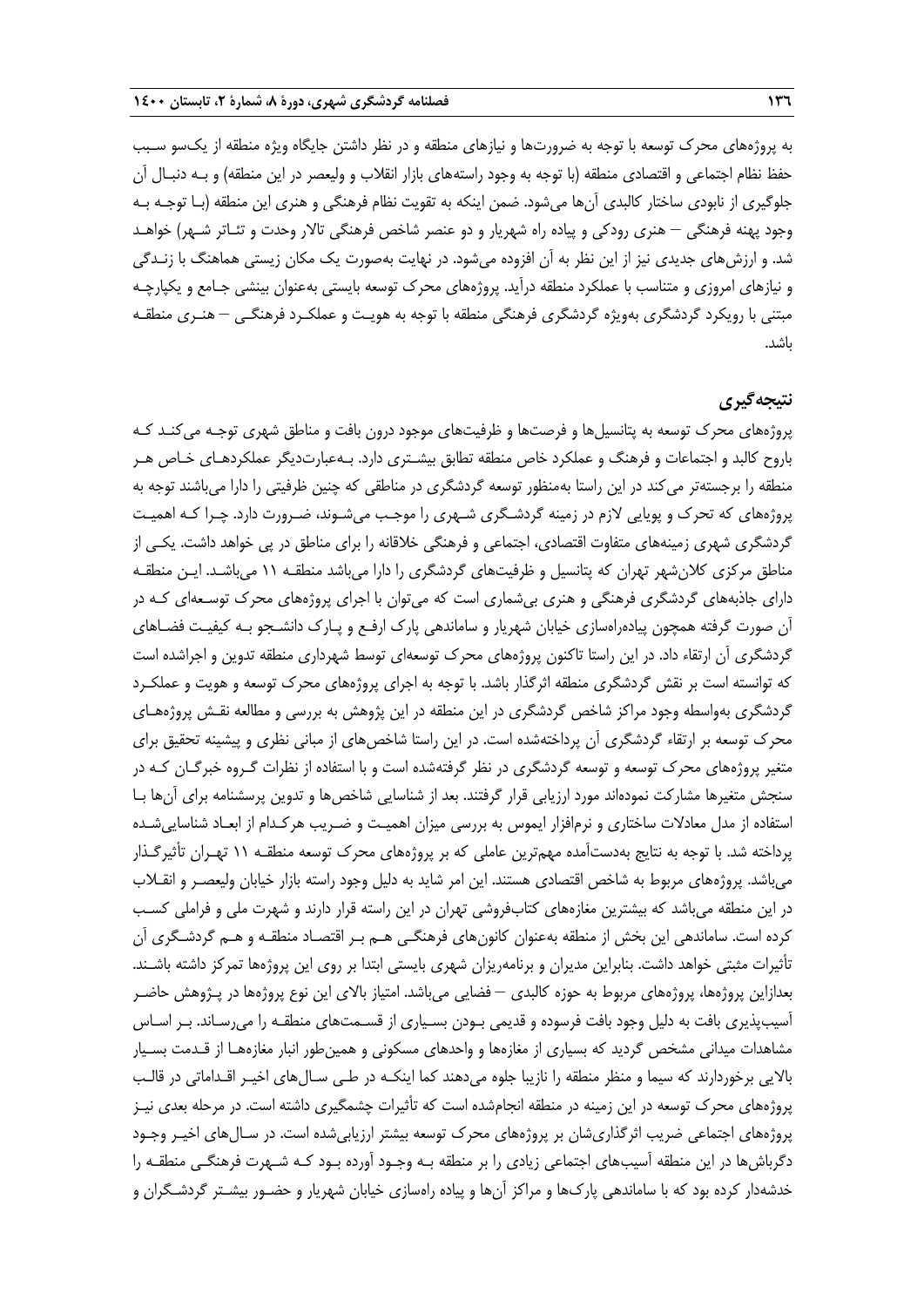قشر فرهنگی در منطقه و مطالعات و آسیبشناسی اجتماعی منطقه از وضعیت اجتماعی مطلوبتری برخوردار شده اسـت. با توجه به این امر و وجود مراکز مهم و استراتژیک و کاربریهای تجاری و با تراکم بسیار باال و همینطـور وجـود پهنـه هنری و فرهنگی رودکی و پیاده راه خیابان شهریار و تاالر وحدت و پارك تئاتر شهر بهعنوان کانونهای مهـم در منطقـه مطالعات و بررسیهای بیشتر در زمینه پروژههای اجتماعی اهمیت بیشتری به خود میگیرد.

این پژوهش در پاسخ به این سؤال که نقش پروژههای محرك توسعه در توسـعه گردشـگری منطقـه 11 چگونـه اسـت، تلاش کرد تا از طریق شاخصهای مرتبط و آزمون آنها، به این سؤال پاسخ دهد. نتایج نشان داد که پروژههای محـرک توسعه در ابعاد اقتصادی، کالبدی – فضایی، اجتماعی و در نهایت پروژههای محرك زیستمحیطی بـه ترتیـب بیشـترین نقش را در توسعه گردشگری منطقه ایفا میکنند و درمجموع با توجه بـه خروجـی نهـایی و ضـریب مسـیر بهدسـتآمده پروژههای محرك توسعه 0/63 از میزان توسعه گردشگری را در اختیار دارند. پس میتوان با اطمینان اذعـان داشـت کـه پروژههای محرك توسعه در همه ابعاد بررسیشده میتوانند در ارتقاه گردشگری اثرگذاری با شدت و جهت مثبـت داشـته باشند. در این راستا پروژههای اقتصادی نقش برجستهتری به خـود اختصـاص دادهانـد. نتـایج پـژوهش حاضـر بـا نتـایج پژوهشهای نیک کار و همکاران (۱۳۹۹)، اسعدی و همکاران (۱۳۹۹) و صـادقی و اردکـانی (۱۳۹۲) همسـو و همراسـتا میباشد. در راستای دستیابی به اهداف پژوهش و با تکیهبر نتایج پژوهش و بسترهای کالبدی و عملکـردی منطقـه، بـا راهبردهایی مانند توجه به اصول و معیارهای طراحی سیما و منظر شهری و انطباق با سازمان فضایی- تـاریخی موجـود، توجه به ارتقا جاذبههای گردشگری فرهنگی در منطقه با توجه بـه وجـود پهنـه فرهنگـی – هنـری رودکـی و عناصـر و کاربریهای شاخص و مهم فرهنگی با شعاع عملکردی ملی و فرا منطقهای میتوان پیشنهادهایی در جهت غنای بیشـتر مطالعه اشاره کرد:

- حفظ و توسعه کاربریهای فرهنگی و شاخص منطقه بهمنظور حفظ هویت گردشگری آن، - جلوگیری از تغییر کاربریهای مسکونی و فرهنگی به انبار مغازههای راسته ولیعصر کما اینکه در حال حاضر ایـن کـار در کاربریهای پشت راسته بازار ولیعصر در حال اتفاق میباشد،

- استفاده از آبنما با شکلهای متنوع و به فواصل مناسب در طول محـور ولیعصـر در راسـتای ایجـاد غنـای بصـری و شنوایی، - همچنین توجه به تمرکز مجدد مراکز سیاسی- اداری شهر تهران البته با تأکید بر ایجاد چشماندازهای دلنواز با ایجاد بناهای دارای معماری فاخر میتواند در خلق ارزش در بافتهای تاریخی محدوده موردمطالعه جهـت توسـعه پایـدار گردشگری شهری تأثیرگذار باشند.

# **تقدیر و تشکر**

بنا به اظهار نویسنده مسئول، این مقاله که مستخرج از رساله دکتری است، حامی مالی نداشته است.

# **منابع**

- 1( استعالجی، علیرضا و خوشنیت بیاتی، محمـد )1391( شـناخت توانمنـدیهای گردشـگری و ارائـه الگوهـای بهینـه توسـعه گردشگری از دیدگاه جغرافیای کاربردی (مطالعه موردی: شهرری)، جغرافیا (انجمـن جغرافیـای ایـران)، دوره ۱۰، شـماره ۳۴، صص. ۲۵۵–۲۵۱.
- 2( اسدی پیمان، زهرا؛ توکلینیا، جمیله؛ رضویان، محمدتقی؛ قورچی، مرتضی )1399( ارزیابی کیفیـت مقصـد گردشـگری مرکـز شهر تهران (مطالعه موردی: بازار بزرگ، منطقه ۱۲ تهران)، فصلنامه گردشگری شهری، دوره ۷، شماره ۳، صص.۵۰-۳۵.
- 3( اسعدی، علی؛ پرتوی، پروین؛ حبیبی، کیومرث )1399( ارزیابی محورهای مطلوب پیاده مـداری بـهمنظور ارتقـای گردشـگری شهری مطالعه موردی: بافت مرکزی و تاریخی شهر سقز، فصلنامه گردشگری شهری، دوره ۷، شماره ۳، صص. ۳۳-۱۷.
- 4( افخمی، فاطمه )1392( بازآفرینی شهری با رویکرد گردشگری شهری؛ نمونـه مـوردی محـدوده ورودی بـازار بزرگ تبریــز، پایاننامه کارشناسی ارشد طراحی شهری، به راهنمایی محمد سعید ایـزدی، دانشـکده معمـاری و شهرسـازی، دانشـگاه هنـر اسالمی تبریز.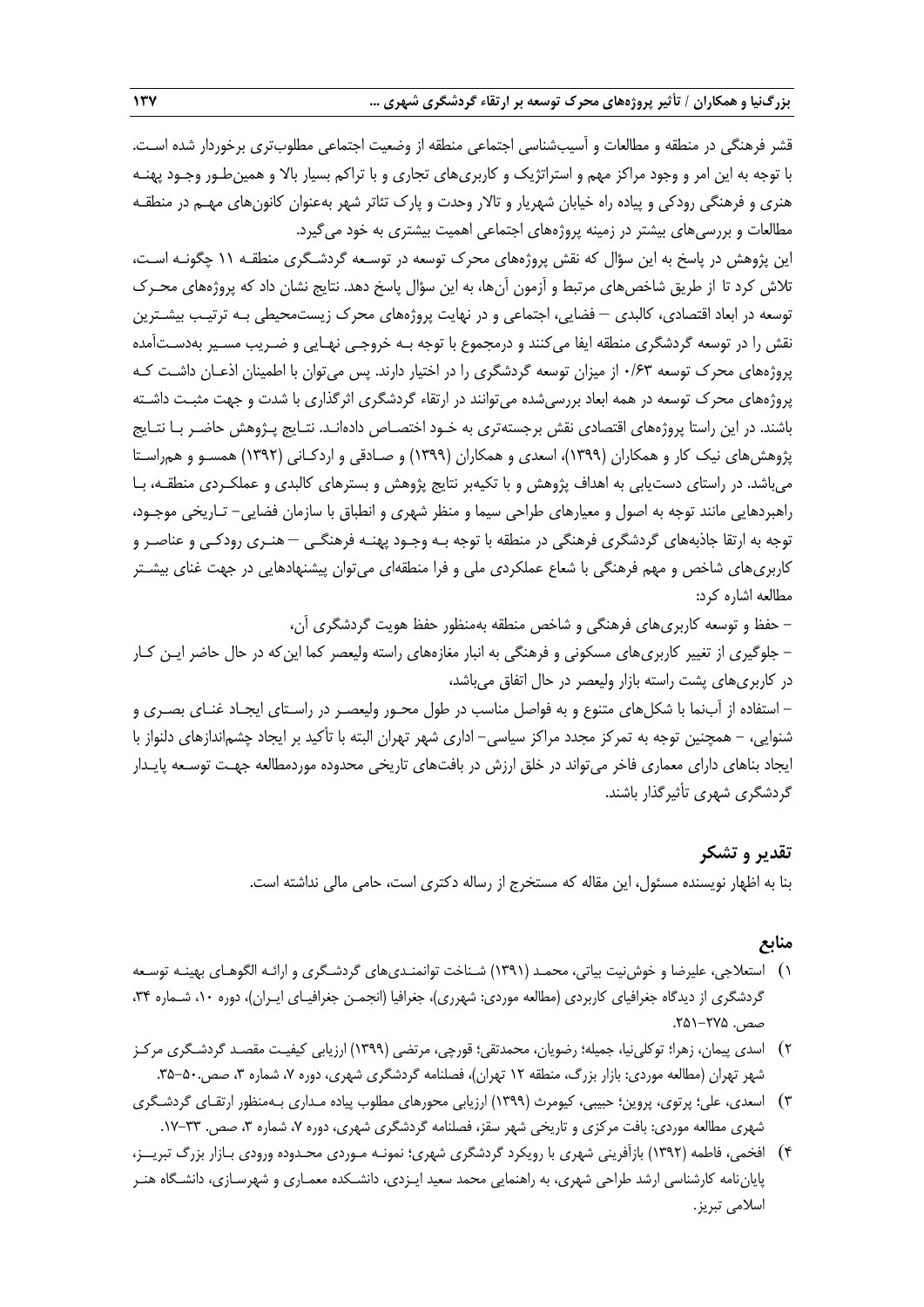- ۵) پوراحمد، احمد؛ حسینی سیاه گلی، مهناز؛ صفدری مولان، امین (۱۳۹۵) ارزیابی شاخص های توسـعه پایـداری گردشـگری در جوامع میزبان مطالعه موردی: شهر ساری، مجله آمایش جغرافیایی فضا، دوره ۶، شماره ۲۱، صص. ۱۷۲–۱۵۹.
- 6( حاجی حسینی، حجت اله؛ اشتری، حسن؛ مهدنژاد، حافظ )1393( نقش نظریه شهر خالق در پویش اقتصاد فرهنگی و زنـدگی شهری، فصلنامه ترویج علم، دوره ۵، شماره ۲ پیاپی ۷، صص. ۳۷-۱۵.
- 7( حیدریان قراملکی، ژیال )1394( طراحـی مسـیر گردشـگری بـا اولویـت پیـاده در بافـت تـاریخی شــهر تبریــز، پایاننامــه کارشناسـی ارشد گرایش طراحی شهری، به راهنمایی سینا رزاقی اصل، دانشکده معماری و شهرسازی، دانشگاه تربیـت دبیـر شهید رجایی.
- 8( رکنالدین افتخاری، عبدالرضا؛ مهدوی، داوود؛ پور طاهری، مهـدی )1389( فرآینـد بومیسـازی شـاخصهای توسـعه پایـدار گردشگری روستایی در ایران، پژوهشهای روستایی، دوره –، شماره ۴، صص. ۴۱-۱.
- 9( سجادزاده، حسن و زلفی گل، سجاد )1394( نقش طراحی شهری در بازآفرینی محالت سنتی با رویکرد محرك توسعه نمونـه موردی: محله کلپا همدان، آمایش محیط، دوره ۸، شماره ۳۱، صص. ۱۷۱-۱۴۷.
- 10( سجادزاده، حسن؛ حمیدی نیا، مریم؛ دالوند، رضوان )1396( سنجش و ارزیابی ابعاد محـرك توسـعه در بـازآفرینی محلـههای سنتی نمونه موردی: محله حاجی در بافت تاریخی شهر همدان، جغرافیا و توسعه، دوره ۱۵، شماره ۴۹، صص. ۲۲–۱
- 11( سرور، رحیم، نعمتی، ناهید، نعمتی، محمدجواد )1399( تدوین، غربالگری و اولویتبندی شاخصهای برنامـهریزی پروژههـای محرك توسعه شهری، مورد مطالعاتی: بررسی شاخصهای احصا شده در کالنشهر تهـران، فصـلنامه معمـاری و شهرسـازی آرمان شهر، سال ۱۳، شماره ۳۰، صص ۳۱۰-۲۹۱.
- 12( شماعی، علی؛ پریزادی، طاهر؛ بدخشان، بابک )1398( ارزیابی اثربخشی طرحهای توسعه شهری تهران مطالعه موردی: پارك دانشجو تهران، مهندسی جغرافیایی سرزمین، دوره ۳، شماره ۵، صص. ۲۸–۱۳.
- 13( شهابزاده، مرجان )1391( راهنمای طراحی فضاهای محرك توسعه در بافتهای فرسوده، نشریه شرکت عمـران و بهسـازی، شماره ۸، صص. ۲۳-۱۶.
- 14( صادقی، نرگس و اردکانی، سهیل )1392(، امکانسنجی احداث پیاده راه بهعنوان یک کاتالیزور در جهت ارتقای کیفیت فضای شهری (مطالعه موردی: محور بوعلی همدان)، فصلنامه مطالعات محیطی هفت حصار، سال ۲، شماره ۵، صص ۲۰-۱۳.
- 15( ضرغام بروجنی، حمید و نیکبین، مهنا )1391( سنجش پایداری توسعه گردشگری در جزیـره کـیش، فصـلنامه پژوهشهـای اقتصادی، دوره ۱۲، شماره ۲، صص. ۱۶۸-۱۳۷.
- 16( قربانی، رسول؛ حسینآبادی، سعید؛ طورانی، علی )1392( شـهرهای خـالق، رویکـردی فرهنگـی در توسـعه شـهری، مجلـه مطالعات جغرافیایی مناطق خشک، دوره ،3 شماره ،11 صص. .1-18
- 17( مشکینی، ابوالفضل؛ احمدی فرد، نرگس؛ موحد، علی )1396( شناسایی کانونهای محرك توسعه خالق در بافت تـاریخی بـا رویکرد گردشگری (مطالعه موردی: منطقه ۱۲ شهر تهران)، پژوهش های جغرافیـای برنامـهریزی شـهری، دوره ۵، شـماره ۳،  $A - 14 - 6 - 7$ .
- 18( نیک کار، محمد؛ صادقی، علیرضا؛ شمس، فاطمه )1399( تحلیل تأثیر احداث زیرگذر خیابان کریمخـان زنـد شـیراز بـهعنوان محرك توسعه بر ادراك شهروندان از کیفیتهای محیطی، نشریه علمـی معمـاری و شهرسـازی ایـران، دوره ،11 شـماره ،2 صص. ۵۶–۳۵.
- 19( هاشمی، محمدرضا؛ شیعه، اسماعیل؛ ذبیحی، حسین )1399(، مکانیابی موقعیـت پردازههـای محـرك توسـعه در بافتهـای ناکارآمد شهری (مورد پژوه: ناحیه ۲ منطقه ۱۸ شهرداری تهران)، باغ نظر، سال ۱۷، شماره ۸۴، صص ۶۲–۵۱.
- 20) Ariani V. (2018) Integrated city as a model for a new wave urban tourism, IOP Conference Series: Earth and Environmental Science, Vol.126, pp.1-8.
- 21) Colantonio, Andrea. & Dixon, Tim. (2011) Urban Regeneration & Social Sustainability: Best Practice from European, Cities, Vol.10, No.45, pp.32-47.
- 22) Doratli, Naciye. (2000) A model for conservation and revitalization of historic urban quarters in northern Cyprus, unpublished Ph.D. Thesis, Eastern Mediterranean University, Gazimag˘usa.
- 23) Doratli, Naciye. (2005) Revitalizing historic urban quarters: A model for determining the most relevant strategic approach, European Planning Studies,Vol.13, No.5, pp.749-772
- 24) Evans, Graeme. & Shaw, Phyllida. (2004) The contribution of culture to regeneration in the UK: a review of evidence, A report to the Department for Culture Media and Sport, London.
- 25) Francin, K.I. (2015) Urban Catalyst. Supervised Research Project Submitted to Prof. Raphaël Fichler,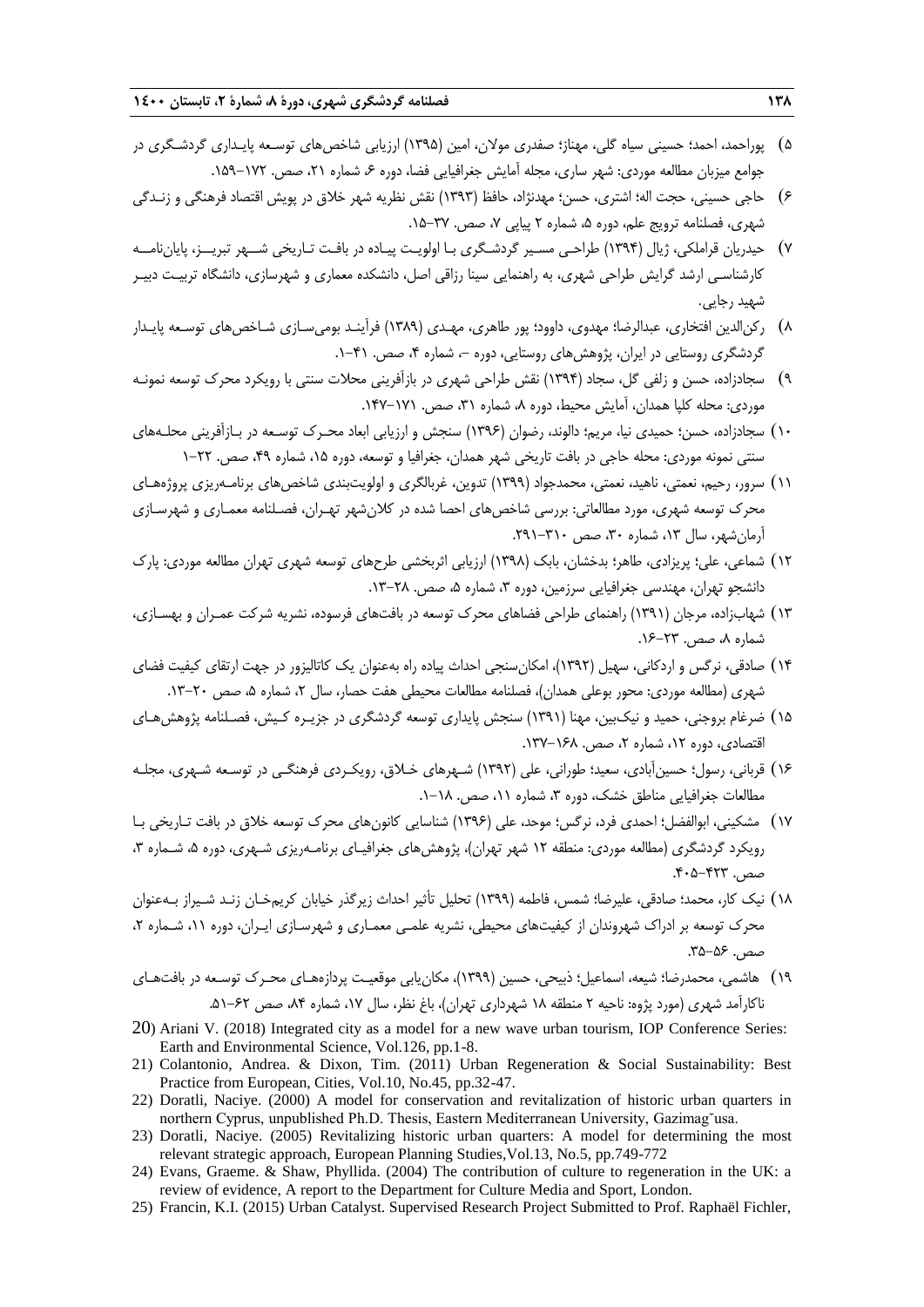School of Urban Planning, McGill University. May.

- 26) Hajihoseini, Hojat. & ashtari, Hasan. & Mahdnejhad, Hafez. (2014) The Theory of Creative City in Exploring Cultural Economy and Urban Life, The Popularization of science, Vol.5, No. 2, pp. 15-37. [In Persian].
- 27) Hashemi, Mohammad Reza. & Shiite, Ismail. & Zabihi, Hossein. (2020), Location of development stimulus processes in dysfunctional urban contexts (Case study: District 2, District 18 of Tehran Municipality), Bagh-e Nazar, Vol.17, No.84, pp.62-51. [In Persian].
- 28) Heidarian Gharamaleki, Jial. (2015) Designing a tourist route with pedestrian priority in the historical context of Tabriz, Master's thesis in urban design, under the guidance of Sina Razaghi Asl, Faculty of Architecture and Urban Planning, Tarbiat Dabir Shahid Rajaei University. [In Persian].
- 29) Izadi. Ms. & Karimiimashaver, Mehrdad. & Sajadzadeh, Hassan. & Tavassoli, Mohsen (2018) Locating Urban Catalyst Projects in Inefficient Urban Textures with the Regeneration Approach: A Case Study on Tehran, Journal of History Culture and Art Research, Vol.7, No.3, pp.1-12.
- 30) Kongsombat, P. (2010) Study on Urban Catalyst for Sustanable Urban Developement Case Study of IMS/Solaria Plaza, Hotel II Palazzo.
- 31) Medeiros, E. & Van Der Zwet, A. (2020 Evaluating integrated sustainable urban development strategies: A methodological framework applied in Portugal, European Planning Studies, Vol. 28, No. 3, pp. 563-582.
- 32) Memarzadeh, M & Memarzadeh, H. (2019) Evaluating Urban Maps Efficiency in Historical Pedestrian routes; Case Study: Isfahan Historical Bazaar, Socio-Spatial studies, Vol.3, No.7, pp.1– 12.
- 33) Meshkini, Abolfazl. & Ahmadifard, Narges. & Movahed, Ali. (2017) Identification of the Zones for Creative Development in Historical Context by a Tourism Approach (Case Study: Region 12 of Tehran), Geographical Urban Planning Research, Vol.5, No. 3, pp. 405-423. [In Persian].
- 34) Nikkar, Mohammad. & Sadeghi, Alireza. & Shams, Fatemeh. (2015) Analysis of the Impact of Underpass Construction on Karim Khan Zand Street in Shiraz as a Stimulus for Development on Citizens' Perception of Environmental Quality, Iranian Journal of Architecture and Urban Planning, Vol. 11, No. 2, pp. 35-56. [In Persian].
- 35) Pendlebury, John. (2009) Conservation in the Age of Consensus, ublisher: Routledge
- 36) Peng, Y. & Bai, X. (2020) Financing urban low-carbon transition: The catalytic role of a city-level special fund in shanghai, Journal of Cleaner Production, Vol.3, No.7, pp.12-45.
- 37) Qorbani, rasool. & Hossein Abadi, Saeed. & Ali, Torani. (2013) Creative Cities, a Cultural Approach in Urban Development, Journal of Geographical Studies of Arid Areas, Vol.3, No. 11, pp. 1-18. [In Persian].
- 38) Roberts, P. (2020) The Evolution, Definition and purpose of urban regeneration, urban regeneration: Hand book, London: SAGE.
- 39) Roberts, Peter & Hugh Sykes. (2000) Urban Regeneration: Handbook. London: Sage Publications.
- 40) Rokn al-Din Eftekhari, Abdul Reza. & Mahdavi, Davood. & Portaheri, Mehdi. (2010) The process of localization of indicators of sustainable development of rural tourism in Iran, Rural Research, No.4, pp.1-41. [In Persian].
- 41) Sadeghi, Narges. & Ardakani, Soheil. (2013) Feasibility study of sidewalk construction as a catalyst to improve the quality of urban space (Case study: Hamali Bouali axis), Haft Hesar Environmental Studies Quarterly, Vol. 2, No. 5, pp. 13 -20. [In Persian].
- 42) Sajadzadeh, Hasan. & Hamidi Nia, Maryam. & Dalvand, Rezvan. (2018) Assessment and Evaluation the Dimensions of Development Catalyst in Recreation of Traditional Districts (Case study: Haji District in Hamadan Historical Context), Geography and Development Iranian Journal, Vol.15, No. 49, pp. 1-22. [In Persian].
- 43) Sajadzadeh, hasan. & zolfigol, sajjad. (2016) Role of Urban Design in Regeneration of Ancient District with Catalyst Approach Case Study: KOLAPA District in Hamedan, Quarterly journal of Environmental Based Territorial Planning, Vol.8, No. 31, pp. 147-171. [In Persian].
- 44) Sarvar, Rahim. & Nematikutenaee, Nahid. & Nematikutenaei, Mohammadbagher. (2020) Development, Sift, and Prioritization of Urban Catalyst Projects Planning Indicators; Case Study: Analysis of Indicators in Tehran Metropolis, ARMANSHAHR Architecture & Urban Development, Vol.13, No. 30, pp. 291-310 [In Persian].
- 45) Shahabzadeh, Marjan. (2012) Guide to designing development stimulus spaces in worn-out tissues, Journal of Civil and Improvement Company, No. 8, pp. 23-16 [In Persian].
- 46) Shamai, ali. & parizadi, taher. & Badakhshan, Babak. (2019) Analyzing the Effectiveness of Urban Development Stimulus Projects (Case Study: Daneshjoo Park, Tehran), journal of geographical engineering of territory, Vol.3, No.5, pp.13-28. [In Persian].
- 47) Sun, M. & Li, Z. & Huang, L. (2019) Assessment of the Catalytic Effects of Transforming Industrial